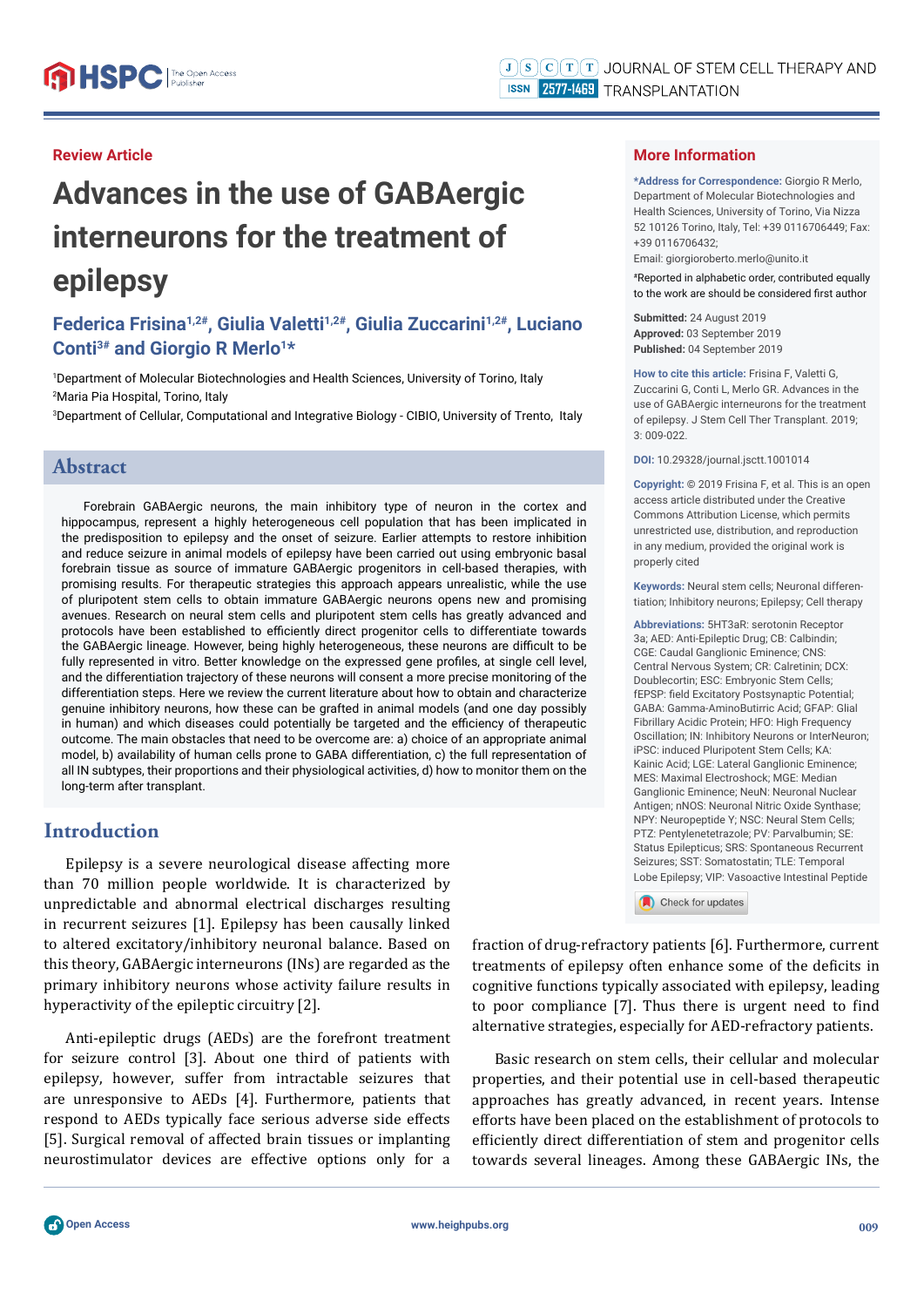main inhibitory neuronal type in the mammalian forebrain, have been obtained with good enrichment both from mouse and human stem cells, and hold promises for their potential use in clinic [8]. However, several problems and drawbacks arise, among which the highly heterogeneous neurochemical and networking properties of INs, the difficulty to fully recapitulate their developmental trajectories, and their fate upon transplant in the long term.

In spite of difficulties, attempts to use inhibitory GABAergic INs in cell-based therapies are showing some efficacy to attenuate the epileptic phenotype in selected animal models. Here we review the most relevant literature focussing on how to obtain and characterize genuine inhibitory INs and how these can be grafted in animal models (and one day possibly in human) of epileptic conditions, showing promising results that should foster future research in this area.

#### **Types, origin and functions of forebrain INs**

The mammalian cerebral cortex is typically a six-layered organization which includes two major classes of neurons: the excitatory pyramidal cells that project to cortical and subcortical targets, and the inhibitory non-pyramidal cells, the cortical INs. The hippocampus, that has a similar embryonic derivation, is equally composed of pyramidal projection and inhibitory neurons, although with a different layering organization and composition [9].

While pyramidal cells project their axons to distant region within or outside the cortex, and predominantly transmit signal using glutamate as neurotransmitter, INs have short, locally extending axons which connect to nearby neurons and use primarily  $\gamma$ -aminobutyric acid (GABA) as neurotransmitter. Within the mammalian cortex GABAergic INs represent 10- 20% of the total cortical neuronal population, depending on the region examined, and are the only source of GABA [9].

Adult INs are highly heterogeneous from several points of view, and consequently several subclasses have been identified whose classification relies on morphologic, histologic, molecular and neurochemical features or electrophysiological properties, or combination of these criteria [10,11]. In the rodent cerebral cortex and hippocampus, more than twenty GABAergic IN subtypes have been documented. The expression of three calcium-binding proteins calretinin (CR), calbindin (CB), parvalbumin (PV), or other markers such as somatostatin (SST), neuropeptide Y (NPY), cholecystokinin (CCK), serotonin receptor 3a (5HT3aR), vasoactive intestinal peptide (VIP), reelin, and neuronal nitric oxide synthase (NOS), coupled to their distinctive morphology, connectivity, synaptic properties, and intrinsic firing properties are features that help to differentiate the various IN subtypes [12,13]. Recent in depth molecular analyses using single-cell RNAseq confirm and extends the extraordinary variety of INs [11,14,15] further indicating that such diversity might be specified as early as the progenitor state [16].

The origin and development of forebrain INs has been thoroughly studied in the rodent brain: they derive from progenitors that reside in basal regions of the embryonic brain, namely the median ganglionic eminence (MGE) (for cortex and hyppocampus), the lateral ganglionic eminence (LGE) (for olfactory bulb INs) and the caudal ganglionic eminence (CGE) [17-21]. Cortical and hippocampal INs derive mainly from the MGE and the CGE, and the majority of them express SST or PV, and originate from Nkx2.1<sup>+</sup> progenitors in the MGE and the preoptic area [22-25].

Following exit from the cell cycle, the immature INs migrate into the cortical plate following stereotyped trajectories and timing, reaching the cortex and hippocampus primordial where they mature and integrate into local circuits [12,26]. INs migration follows several tangential routes and is critical for the correct establishment and integration of INs during embryonic and early postnatal life in both humans and rodents [21,27]. In human, in addition to interneuron genesis occurring within the GEs [28], IN progenitors have been detected in cortical progenitor zones, particularly at the anterior brain regions [29,30]. Intracortical interneuron genesis may start earlier than the time when tangential migration of INs from the MGE occurs [29].

As a general feature, GABAergic INs play a fundamental role in controlling the neural circuitry and network activity of the central nervous system (CNS), forming numerous connections with local pyramidal neurons or other INs and participating in the construction of functional networks. Cortical INs exert an essential inhibitory function within local cortical circuitry, modulate and coordinate signal transmission from pyramidal cells, synchronize oscillatory activities and participate in computational functions [31,32].

Each distinct IN subtype shows peculiar morphological and electrophysiological properties [32-34] and thus it is generally believed that each subtype of IN carries out specialized tasks in the control of information flow within the cortex. However, the specific function of each IN subtype, especially in the context of the global functioning of neuronal networks and their role in epileptic seizure, is still incompletely defined.

## **The involvement of INs and reduced GABAergic inhibition in epilepsy**

Epilepsy reflects abnormal and massive hypersynchronous discharges from large assembly of neurons in cortical networks [35,36]. Temporal lobe epilepsy (TLE) is the most common form of epilepsy, characterized by the presence of epileptic foci in the limbic system, initial precipitating injury event (which induces the initial brain damage), the presence of a latent period and hippocampal sclerosis which leads to a reorganization of the neuronal network [37]. The etiology of epilepsy is complex and heterogenous, comprising structural, genetic, infectious, metabolic, immune and/or other unknown causes [38].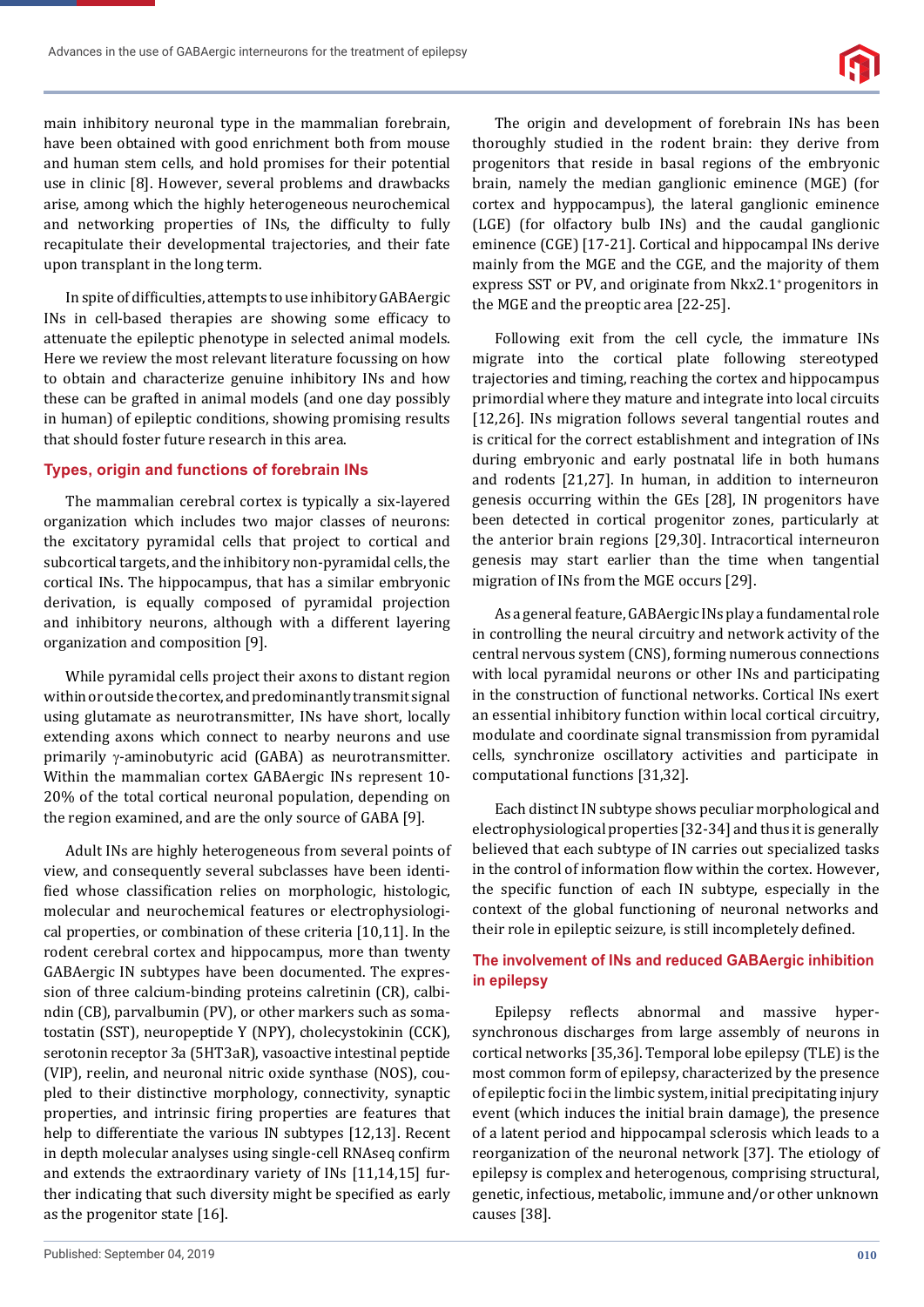Epileptic seizure might be caused by a variety of factors [39-42]. Altered excitation-inhibition balance is a proposed common pathophysiological feature of multiple seizure and neuropsychiatric disorders, including epilepsy, schizophrenia and autism [43-51]. Altered IN genesis, migration and function may logically contribute to modify the excitatory-inhibitory balance, and specifically a reduced inhibition is the expected consequence of reduced number or hypoactive INs within cortical and hippocampal circuits. Failure or interference of IN migration leads to abnormal distribution of INs and alterations of the inhibitory control of the postnatal brain but also deprivation of the neurotrophic role of GABA in early development, resulting in epilepsies or other neurological disorders [26,52-56].

One specific subtype of INs has been critically involved in epilepsy, i.e. the fast-spiking PV-expressing INs [57-59]. However, the involvement of other subtypes might be under evaluated, since they are less studied. Indeed, the role of INs and altered excitation/inhibition balance in epilepsy is far from being completely understood. Recent evidence argues for the context-dependent, possibly excitatory roles that GABAergic cells play in epileptic circuitry. The dynamic, context-dependent role of GABAergic INs in seizure requires further investigation of their functions at single cell and circuitry level [60].

The causes of INs dysfuctions associated with epilepsy range from genetic mutations, altered migration, altered lamination and fine histoanatomical organization, connectivity and plasticity defects. Indirectly, also metabolic and hormonal condition may influence the function of IN, and last but not least the exposure of the developing brain to stress or substances with teratological activity [61].

Dysfunction of cortical INs has been implicated in a wide range of neurological and cognitive/behavioral disease [33,62-64], leading to the term "interneuronopathy", now widely used. The variety of neurological and cognitive disturbances linked to altered IN development and functions is not surprising, considering also the infantile transitional stage in the maturation of the GABAergic system, including the migration of INs in the cortical cortex, development of GABAergic synapses and dendritic arbor, as well as the changing expression, composition, and function of GABA-A receptors, resulting from the depolarizing to hyperpolarizing switch in their responses.

A broad set of evidence implicate INs disfunctions in epilepsy [65,66]; and these include:

1. Human neurodevelopmental conditions comprising epilepsy, associated with mutations in IN-relevant genes; such is the case of the West and the Dravet syndromes. Mutations in over 25 epilepsy-associated genes in human have been proposed to promote over-excitability, some of them acting by reducing inhibition [66]. In tissue from patients with TLE, hippocampal seizure foci were characterized by the loss of SST-expressing INs [67,68].

2. The association between a spectrum of early-onset epilepsies and neurodevelopmental or other neurological disorders that manifest as interneuronopathies in animal models. Such is the case of mice with mutations in *Arx*, in *Scn1A* and in *Apc*. Linked to this, the reduced IN population in rodent models of genetic (*Arx* mutant) and induced infantile spasms [65]. On the same line of evidence, the genetic mutation of *Snc1a* disrupts IN function and physiology and recapitulates the Dravet syndrome, characterized by infantileonset drug-resistent epilepsy. In mice, the impairment of the activity of PV<sup>+</sup> and SST<sup>+</sup> INs leads to a disinhibition of the cortical network and a Dravet-like phenotype [69]. In a nonhuman primate model of neocortical focal epilepsy, a strong decrease in the number of GABAergic synapses was observed at epileptic foci [70].

3. The association between altered high-frequency oscillations (HFO) (such as  $\gamma$  and  $\theta$  oscillations) and epilepsy [71,72]. HFO are typically recorded from brain regions capable of generating TLE, and altered HFO have been recorded in models of other epileptic disorders, such as neocortical epilepsy, genetically-caused epilepsy and infantile spasms [72]. Recent improvements in recording technologies and the introduction of optogenetics into epilepsy research has led to a better elucidation of the cellular substrates of epileptic HFO and of the role of altered neuronal networking. Although the role of INs in the generation of HFO is not fully defined, there are indications that a specific subpopulation of INs, the fastspiking PV<sup>+</sup> INs, are central to the emergence and control of  $\gamma$  oscillation. Altered PV<sup>+</sup> neuron number and function have increasingly been associated to increase risk of epilepsy [73]. Likewise, INs have been implicated in the control of  $\theta$ frequency oscillations [71].

4. Recent optogenetic studies have shown that enhancing the inhibitory function of GABAergic INs efficiently leads to suppression of seizures, in accordance with the concept that the excitatory-inhibitory balance shifts towards the excitatory regime in epilepsy [60,74,75].

5. Treatment with AEDs acting on the GABAergic synapse represents the most widely used clinical approach to treat epilepsy, and clinical data show that in these alleviate the manifestation during seizures, at least in the major of cases [76]. Treaments with AEDs however do not cure epilepsy, while on the other side systemic treatments with AED to prevent episodes may lead toserious side effects. More effective and local treatments are needed, that attempt to restore normal connectivity and excitation-inhibition balance.

#### **Deriving GABAergic neurons from progenitor cells** *in vitro*

As a most straight-forward approach, MGE embryonic cells can be dissociated directly from explants of the MGE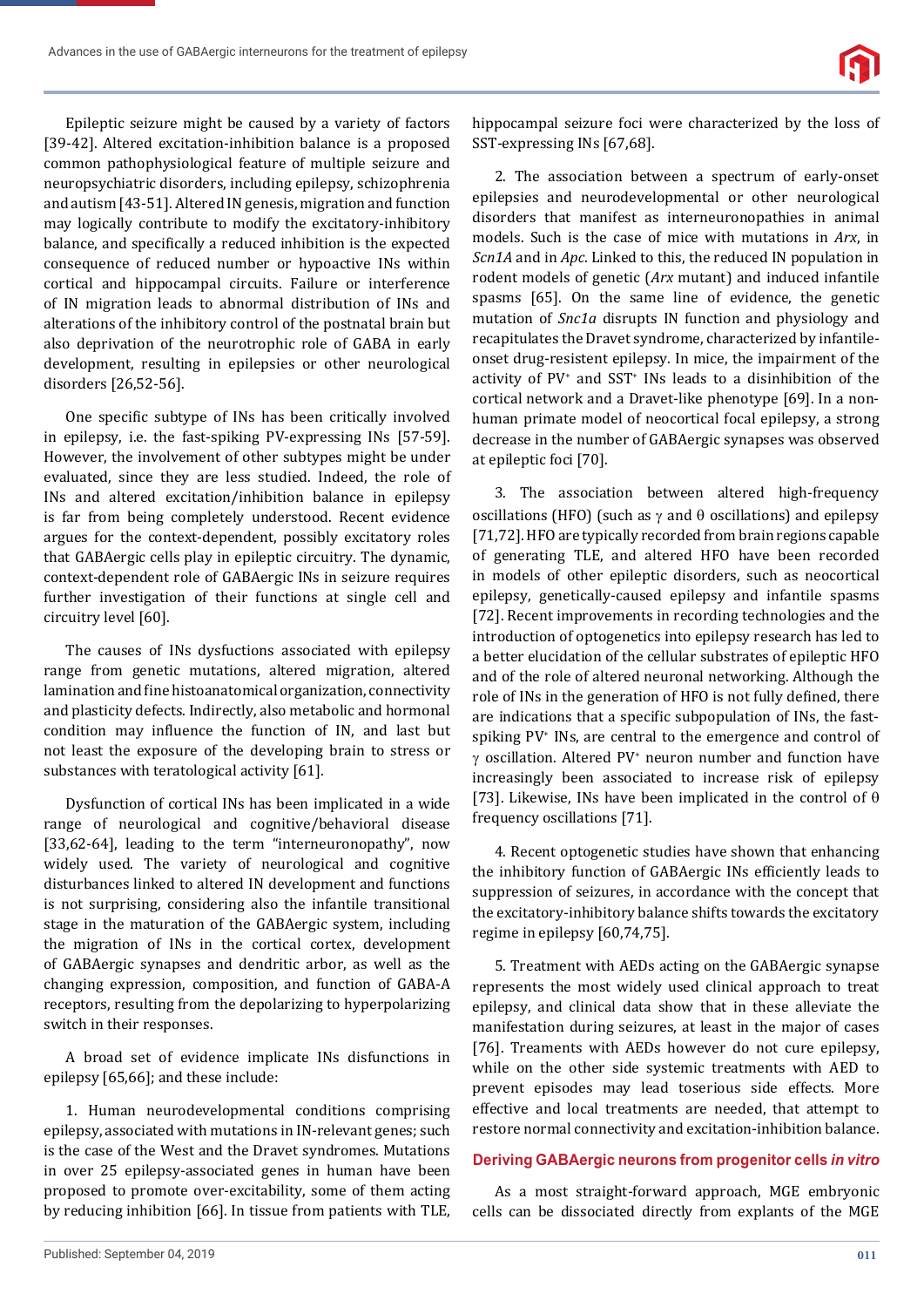

tissue and maintained *in vitro* in adherent conditions. These cells can be plated in culture and can undergo maturation into INs expressing *bona fide* mature markers [77]. This approach has been widely exploited with mouse tissues for many experimental works in which single cells can be labeled with fluorescent tracers and monitored for migration, neuritogenesis and synaptogenesis. However, this method is poorly applicable to human settings since the approach is limited by the scarceness of tissue (i.e. fetal MGE from aborted human embryos).

To overcome this barrier, in the last decade several protocols to obtain *bona-ϔide* MGE cells from pluripotent stem cells (PSC) have been described [8]. Mouse and human PSCs have been shown to have a broad potential to generate multiple CNS neuronal subtypes [78]. The possibility to derive mature forebrain INs directly from PSC holds great promises for research and therapeutic applications. Since both embryonic stem cells (ESCs) and iPSC (induced PSC) have been successfully derived from rodents and human, these represent the ideal source of cell-based therapies therapies, raising hopes for their applications in the field of neurodevelopmental or neurodegenerative disorders.

Initial studies have been performed with ESCs or iPSC of mouse origin and then extended to the human counterpart. In general, these protocols are based on the exposure of PSCderived neuroectoderm tissue to specific morphogens/signals known to instruct embryonic MGE cells specification during development [79,80]. Watanabe and colleagues described that stage-specific Wnt pathway inhibition in mouse ESCs can induce the generation of rostral Foxg1<sup>+</sup> (i.e. telencephalic) progenitors and that their subsequent exposure to sonic hedgehog (SHH) drives the regionalization to a ventral Nkx2.1+ forebrain MGE progenitor identity [81]. Although this study represented a milestone in the field, the efficiency was quite low and the cultures contained also Pax6<sup>+</sup> telencephalic dorsal progenitors (i.e. progenitors of cortical excitatory neurons).

Attempts to generate more pure cultures have been performed by exploiting reporter-based selection approaches. This strategy allows to better define factors for effective and more selective MGE regionalization and demonstrates that while FGF8 exposure can promote MGE identity, FGF15/19 had a negative effect, being effective in promoting CGE cell fates [82]. The most significative example of reporter-based selection approaches has been the use of Lhx6::GFP-expressing mouse ESCs, which allowed to select enriched populations of MGE progenitors *in vitro* [83]. This strategy showed to be successful (although with low efficiency) in generating  $SST^+$ and PV+ GABAergic INs *in vivo* and also showed their *in vivo* relevance after intracerebral transplantation [83].

It was then shown that forced expression of Nkx2.1 resulted in higher and prolonged expression of Lhx6 and improved efficiency of cortical IN generation, in the absence of SHH [45]. Likewise inducing the expression of Nkx2.1, Dlx2 and Lmo3 resulted in an ever-higher efficiency of MGE-type IN generation, with a preference of PV<sup>+</sup> over SST<sup>+</sup> young neurons [84]. Transplantation studies using these neurons substantially confirmed these findings [85]. Thus recapitulating the physiology of development *in vitro* results in the generation of apparently genuine INs.

Still, the differentiation of progenitors towards INs entails formidable problems, due to extreme diversification of IN subtypes and their early cell fate determination. One of the key issues is the lack of adequate molecular and functional markers to fully define them, and the poor knowledge on the temporal dynamic of their expression. Until few years ago INs were characterized at a population level by using few neurochemical markers, with the caveat that these analyses represents averages of cell behavior and cell states. While individual differences cannot be appreciated. Today we begin to appreciate the full complexity and variability of the molecular states of these neurons at the single-cell level [15,16]; in this respect Close and colleagues examined stepwise changes in gene expression profiles of *in vitro* differentiating progenitors, using a single cell approach, and then compare these with fetal cortical INsat various ages [86]. Their analysis yielded results that substantially confirm all key finding *in vivo*, while at the same time pointing to novel disease-relevant differentiation determinants, to be included in future monitoring efforts.

Differently form mouse PSCs, the generation of cortical INlike cells from human ESCs and iPSCs lagged behind mainly because of the much longer time required for differentiation of human cells, their tendency to die after replating, and the lack of methods to purify IN progenitors or post-mitotic precursors from the mixed population that occur with every protocols. While some study demonstrated to capacity of human iPSCs to generate telencephalic-like progenitors [87], two studies were critical in moving the field forward. First, the optimization of aprotocol based on the strong dual inhibition of the TGF $\beta$  pathway with the peptide noggin and the small molecule SB431542 during initial phases of differentiation, showed that neural ectoderm can be efficiently obtained from pluripotent stem cells [88]. Second, also in human, differential WNT signal agonism or antagonism can be used to drive telencephalic (Foxg1<sup>+</sup>) human ES-derived cultures into cortical-like (Pax6<sup>+</sup>) or MGE-like (Nkx2.1<sup>+</sup>) progenitors [89].

Now, a relatively rapid and uniform generation of telencephalic progenitors has been achieved. These progenitors can be "dorsalized" or "ventralized" into a variety of subfields and differentiated into a variety of neuron types, including cortical INs [90-92]. While these studies are promising, caution needs to be applied as they show two major challenges towards safe and reliable generation of human INs. First is the protracted maturation stage of the human MGE progenitors to give rise to functional INs. Second,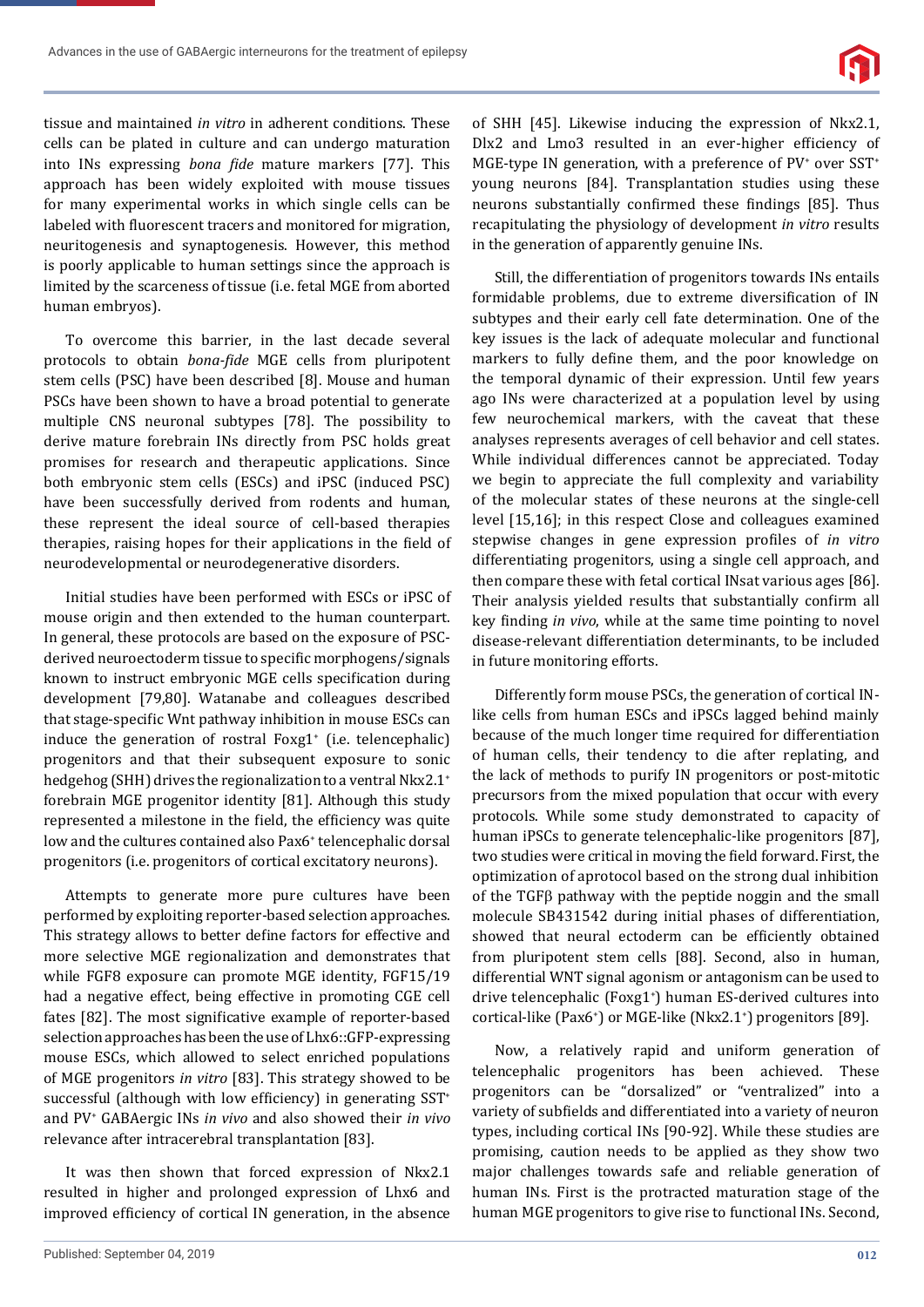

only few cells actually acquire a PV+ identity, which in turn could be the consequence of the longer differentiation time of these particular neurons. As much attention is drawn towards this disease-relevant neuron type, our knowledge is possibly biased towards these neurons.

Despite the challenge in generating reliable and stable human INs, two studies showed some degree of efficacy in the treatment of seizure in mouse models, *in vivo* [93,94]. Based on this, research in the field is rapidly proceeding trying to answer these crucial questions: a) can we obtain the desired IN type and subtype? b) can we retain their ability to establish inhibitory synapses on the correct neuronal targets? c) can we avoid long and complex protocols, inevitably leading to considerable cell loss and increased variability? Considering the high molecular variability, a valid monitoring method will be single cell RNAseq analyses [86].

Alternative strategies to the direct generation of INs from PSCs have been also developed.

Among them there is the possibility to derive stable and homogeneous lines of adherent neural stem cells from iPSCs and maintain them in monolayer culture while preserving a full and homogeneous commitment towards the GABAergic lineage [95,96]. These adherent monolayer cultures show limited capacity to maintain a defined dorso-ventral identity [97,98] and to generate multiple brain cell types, other than GABAergic neurons [99,100]. This approach has been shown to work also for human cells [101-103].

Finally, direct conversion strategies that allow to directly convert somatic cells (i.e. fibroblasts) into forebrain INs by forced expression of specific transcription factors have been recently described [104,105]. This technique can produce functional forebrain INs without the requirement to pass through a pluripotent state but the overall efficiency, in particular for the human system, is quite limited.

## **The choice of cells used in models of epilepsy**

Cells from various sources and maintained in different conditions have been tested in preclinical models of epilepsy following grafting into distinct regions of the brain (Figure 1). The donor cells examined include hippocampal precursor cells, neural stem cells (NSCs), primary GABAergic neurons or GABAergic precursor cells derived from either embryonic LGE or MGE, or from mouse and human ESCs and iPSCs [106]. All these cells have been shown to modulate hippocampal plasticity, modify epileptogenesis, reduce the frequency of spontaneous recurrent seizures and alleviate related comorbidities, although with varying efficiency. The outcomes varied depending on the animal model employed, the timing of grafting intervention after the first seizures and the timepoint of measurement of SRS [106].

1. NSCs short-term expanded from the embryonic MGE or from the postnatal subventricular zone (SVZ) are good





#### experimental therapies. In rodents, most studies use progenitors obtained from dissociated MGE, or neurosphere derived from the same progenitors. In human, research is focusing on the use of iPSC derived from somatic cells as a source of IN progenitors to be used in cell-based therapies. C,D. The most widely used models of epilepsy (induced or spontaneous) and the corresponding experimental strategies adopted for cell-based treatments in the hippocampus (C) or in the cortex (D). Spontaneous epilepsy is the consequence of genetic manipulation disrupting disease-relevant genes. On the other side, seizure can be induced physically by MES, and chemically with PTZ, pilocarpine or kainate.

Abbreviations are indicated in the text..

candidates as donors, being multipotent and self-renewing [107]. To be noted, NSC grafting implies the possibility to replenish both new GABAergic INs and new astrocytes into a brain area, the later secreting a multitude of neurotrophic factors and anticonvulsant proteins such as GDNF [108,109]. Due to their ability to engraft into the dentate gyrus and influence hippocampal neurogenesis [107], NSCs might also be able to ameliorate those cognitive functions which typically decline in chronic TLE.

2. Cells dissociated from embryonic MGE can be maintained in culture and generate INs able to migrate in the host brain when transplanted in early postnatal mice, expressing INs markers PV, SST, NPY and CR [22,110]. These cells are characterized by the expression of markers such as NeuN, doublecortin (DCX) and Hu24, but they are negative for nonneuronal markers such as glial fibrillar acidic protein (GFAP), vimentin and Olig2 [111]. Most importantly, MGE-derived neurons establish synapses and direct evidences suggest that these cells can functionally integrate and influence GABAmediated inhibition in the host brain [110]. Moreover, *in vitro* electrophysiology studies confirm that these cells have firing properties typical of mature INs [111].

3. Obtaining genuine INs from hiPSC to be used in cell-based therapy circumvents two key issues: the limited availability of fetal brain material and the use of autologous, patient-specific cell [112]. hiPSC-derived MGE-like progenitors potentially yield both cortical-like and striatal-like GABAergic INs that express SST, CR, and CB. Electrophysiological analyses have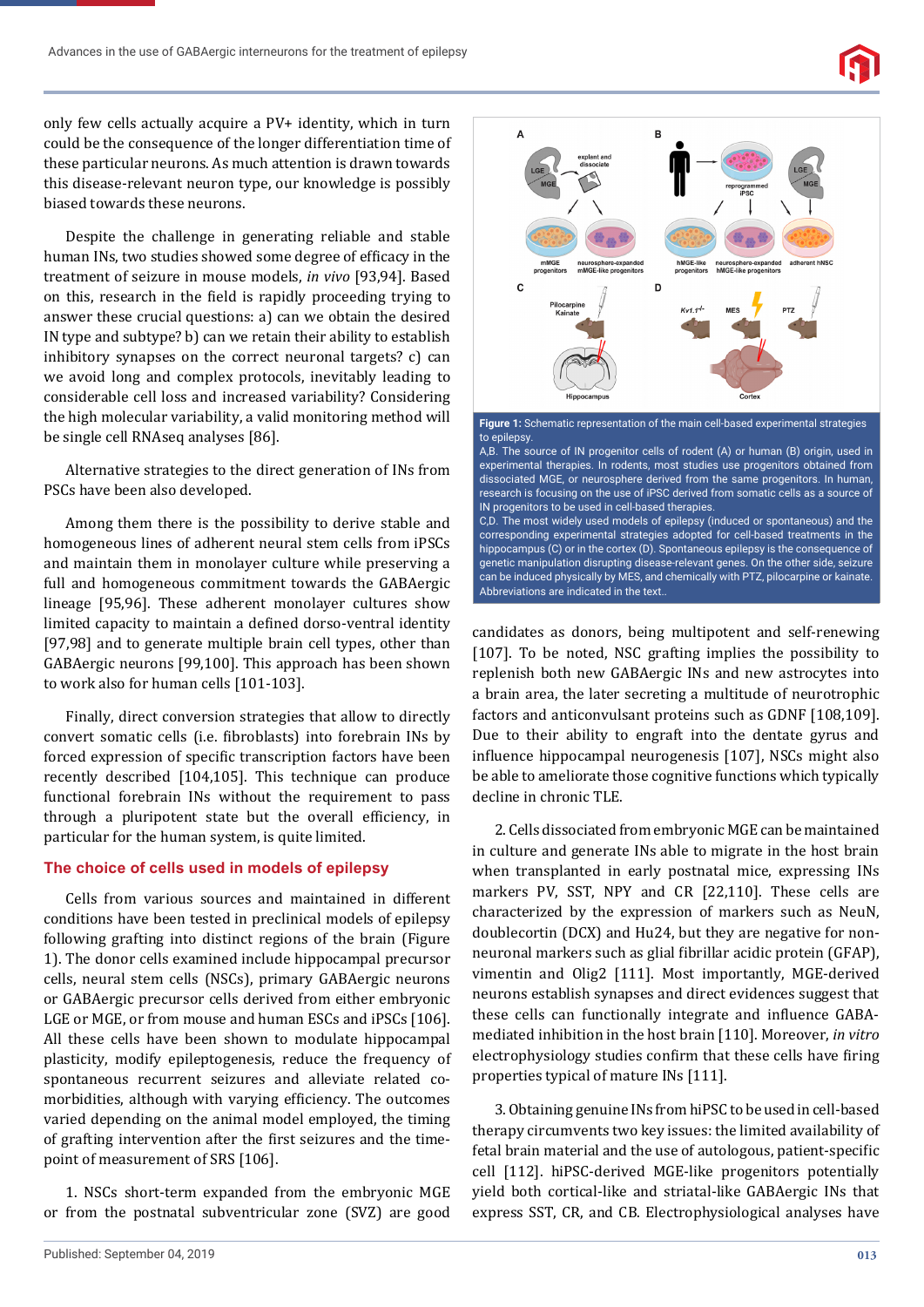

shown a slow maturation of these INs. Following injection into the mouse brain, hiPSC-derived IN precursors dispersed from the injection site, matured into subtypes, and functionally integrated into the host cortex. They did not migrate as extensively as dissociated embyonic MGE cells and some cells remained at the injection site. This suggests that optimization of the iPS differentiation and/or development of methods to purify migratory MGE-like cells may be needed [92].

## **Advances in the use of GABA-committed progenitors in models of epilepsy**

There is urgent need to develop new therapies that directly target epileptic foci restoring proper inhibition and synchronicity, rather than more systemic interventions [93,113]. One strategy that has been proposed in recent years is to restore normal circuit function by transplanting cells capable to differentiate into GABAergic neuronsat the seizure focus. This approach has been recently tested experimentally and validated, owing to improved tools and methods for cell propagation and differentiation *in vitro* [106,114] (Figure 1).

In this section we will illustrate the most recent developments and discuss critical issues in moving these experimental therapies into clinic. We will also highlight aspects such as cell-survival, migration, differentiation into INs subclasses and functional integration in the host network, and especially emphasizing the long-term effects of different grafting approaches. For clarity, we have subdivided the results of grafting into the hippocampus from those obtained in the cortex, justified by the fact that TLE, the most common type of epilepsy in adults, initiates at the hippocampus. Key observations are summarized in table 1 (hippocampus) and table 2 (cortex).

**Hippocampus:** TLE in rodents can be pharmacologically induced by systemic injection of pilocarpine or kainic acid (KA). These treatments recapitulate the *status epilepticus* (SE), followed by a latent period and the subsequent appearance of spontaneous recurrent seizures (SRSs) representing the chronic phase. These treatment also induce functional and histoanatomical changes in the hippocampus, such as degeneration of dentate hilar neurons and some pyramidal neurons in CA1 and CA3 regions, differentiation of dentate granule cells, reduction in the number of GABAergic INs, aberrant sprouting of dentate mossy fibers, hippocampal hyperexcitability and learning and memory deficits [37,93,107,115,116].

A first attempt exploited an established cell line of uncommitted human pan-neuronal stem cells (hNSCs) obtained from dissociated fetal brain tissue. These cells were grafted in the hippocampus of rats 24 hrs after the cessation of pilocarpine-induced SE [31], and the anti-epileptic effects were evaluated 28-35 days after. The grafts resulted in a significant reduction of seizure frequency, duration and severity, associated with reduced aggressiveness. Six weeks after grafting, hNSCs had migrated in various hippocampal

areas, in the amygdala and piriform cortex; 42 days later the number of grafted cells in CA1, CA3 and hilus was diminished, while it remained unchanged in CA2 and granule cell layers. GABAergic INs, representing 26% of grafted cells, were found in the hippocampus and piriform cortex, and 30% of these expressed PV. A small percentage of glutamatergic (GluR2+ ) and astrocytes (GFAP+ ) was also found in the CA1 area. The grafted cells did not acquire granular or pyramidal phenotypes, suggesting that hNSCs mostly differentiated into GABAergic INs. This was further confirmed by recording field excitatory postsynaptic potential (fESPS) in CA1 and stimulation of Schaffer collateral fibers. These experiments showed that the fEPSP amplitudes of hNSCs-transplanted group was significantly smaller compared to controls. Thus, the attenuation of seizure was associated with an enhancement of inhibition due to increased GABAergic activity in the damaged hippocampus [31]. In this study, the long-term fate of the transplanted cells, in terms of survival, senescence and stability of the differentiated phenotype, was not assessed.

In a subsequent study, GABAergic progenitors obtained from dissociated mouse embryonic LGE were used [117]. The cells were pre-treated with FGF2 and caspase inhibitor bilaterally grafted into the hippocampi on KA-treated rats. Grafing was done four days after the appearance of SE. The majority of surviving grafted cells (33% of the total) differented into NeuN+ cells, a large percentage of which was GABAergic, further subdivided in  $CB^*$ ,  $PV^*$ ,  $CR^*$  and  $NPY^*$  neurons (Table 1). This study performed a long-term follow-up, i.e. 9-12 months after grafting, and showed a much reduced frequency (between -67 and -89% compared to controls) of SRSs but observed no rescue of the aberrant mossy fiber sprouting [117]. Interestingly, although the LGE is not the physiological source of cortical and hippocampal INs, these results suggest that LGE and MGE progenitors are interchangeable when used as a source of cells for grafting, reasonably because their behavior might be strongly context-dependent.

MGE-progenitor cells dissociated from mouse embryonic brains were also used for transplantation studies into the hippocampi of adult mice, 9-20 days after pilocarpine-induced SE [115]. Starting from 7days after transplantation the grafted cells exhibited a bipolar migratory morphology and showed a survival rate of >30%. Sixty days after grafting, cells were found to participate in host inhibitory local circuits, with a survival rate of about 15% and showing features of mature INs. Within 2 months, the grafted cells differentiated into GAD67<sup>+</sup> INs, expressing a wide set of neurochemical markers including SST, nNOS and PV (Table 1). Very few cells expressed glial lineage markers. The authors characterized the grafted cells for their electrophysiological properties and RNA expression profiles. The profiling results (26% fast spiking, 41% regular nonpyramidal spiking, 9% late spiking and 24% burst spiking; all expressing gene markers typical of the MGE lineage of INs such as Lhx6) were consistent with an MGE-derived mature IN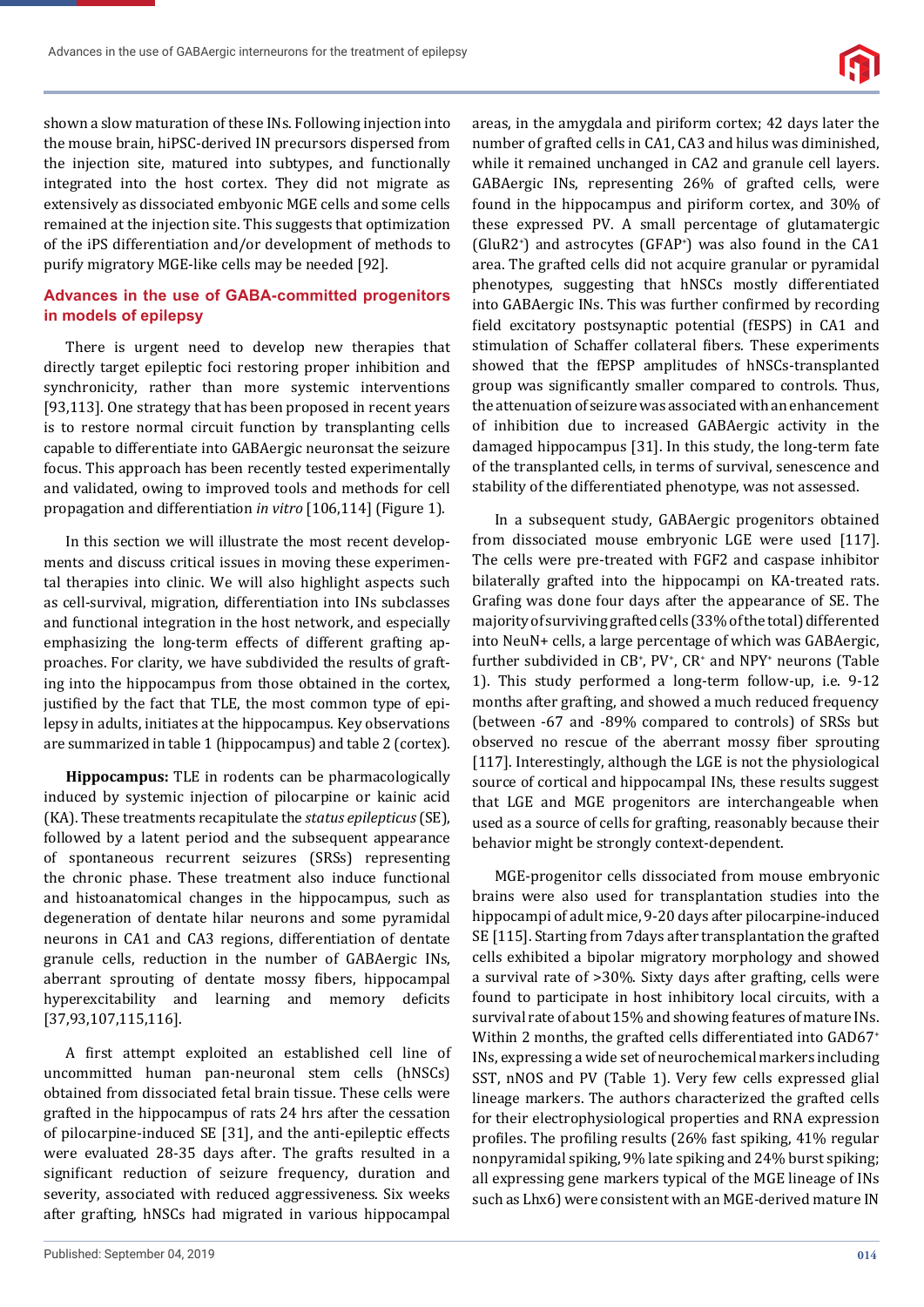

| Table 1: Grafting approaches in the hippocampus. |                                                                                |                                                                                       |                                                                                                                                                                                                           |                                                                                                                       |                                                                                                                                                                                                                                           |           |  |  |
|--------------------------------------------------|--------------------------------------------------------------------------------|---------------------------------------------------------------------------------------|-----------------------------------------------------------------------------------------------------------------------------------------------------------------------------------------------------------|-----------------------------------------------------------------------------------------------------------------------|-------------------------------------------------------------------------------------------------------------------------------------------------------------------------------------------------------------------------------------------|-----------|--|--|
| <b>Tissue Of</b><br><b>Origin</b>                | <b>Transplanted Cells</b>                                                      | <b>Transplantation</b><br><b>Strategy</b>                                             | <b>Engraftment And Migration</b> <sup>(1)</sup>                                                                                                                                                           | <b>Neuromarkers</b>                                                                                                   | Phenotypic Effects <sup>(2)</sup>                                                                                                                                                                                                         | Reference |  |  |
| hNSC                                             | hNSC                                                                           | mouse model:<br>pilocarpine<br>how many:<br>5 x 10 <sup>6</sup> cells in 500µl        | 42 DAT (3): cells found in CA1,<br>hilus, dentate gyrus, CA3,<br>amygdala and piriform cortex                                                                                                             | 42 DAT: 26% GABA+; 2%<br>GluR <sub>2</sub> +; 2% GFAP+                                                                | 1 MAT (4): increase of GABA inhibition;<br>reduction of seizure frequency,<br>duration and severity                                                                                                                                       | 31        |  |  |
| LGE                                              | <b>GABAergic progenitors</b>                                                   | mouse model:<br>kainic acid<br>how many:<br>8 x 10 <sup>4</sup> cell/µl/site          | 12 MAT: cells found partly<br>inside the hippocampus and<br>partly in the lateral ventricle                                                                                                               | 12MAT: 69% GABA+ (30%<br>CB+, 29% PV+, 31% CR+<br>and $8\%$ NPY+)                                                     | 9-12 MAT: 67-89% reduced seizures                                                                                                                                                                                                         | 117       |  |  |
| MGE                                              | <b>MGE</b> progenitors                                                         | mouse model:<br>pilocarpine<br>how many:<br>3 x 10 <sup>4</sup> cells/injection       | 7 DAT: MGE-cells migration;<br>60 DAT: cells localized in<br>host inhibitory local circuits;<br>functional integration into<br>hippocampal network<br>(spontaneous excitatory post-<br>synaptic currents) | 2 MAT: 92% NeuN+; 63%<br>GAD67+; 41% SST+; 21%<br>NOS+; 7.7% PV+; 1.8%<br>olig2+; 1% GFAP+                            | 60 DAT: 92% reduced seizure<br>frequency and behavioral<br>comorbidities                                                                                                                                                                  | 115       |  |  |
| MGE                                              | <b>MGE</b> progenitors                                                         | mouse model:<br>pilocarpine<br>how many:<br>3 x 10 <sup>4</sup> cells/injection       | 210 DAT: MGE-cells migration;<br>270 DAT: functional integration<br>into hippocampal network<br>(spontaneous excitatory post-<br>synaptic currents)                                                       | 6-7-12 MAT: Tuj1+;<br>GA67+; SST+, PV+, NOS+                                                                          | 2-6-12 MAT: increase of GABA<br>inhibition; reduced seizure frequency,<br>rescue of behavioral deficits                                                                                                                                   | 118       |  |  |
| <b>MGE</b>                                       | MGE-derived<br>neurospheres (GF):<br>2,7% bTub +; 20-30%<br><b>GFAP-Nestin</b> | mouse model:<br>pilocarpine<br>how many:<br>400 cells/4ul per<br>animal               | 120 DAT: migration in DG and<br>CA1                                                                                                                                                                       | 120 DAT: 1,9% NPY+; 2,4<br>% PV+; 0,7% CR+; 5,6%<br>GFAP+                                                             | 90 DAT:<br>reduced seizure frequency (glia-<br>mediated)                                                                                                                                                                                  | 119       |  |  |
| <b>MGE</b>                                       | MGE-derived<br>neurospheres (GF-RA):<br>20% βTub; 10% GFAP<br>30% nestin       | mouse model:<br>pilocarpine<br>how many:<br>400 cells/4µl per<br>animal               | 120 DAT: migration in DG and<br>CA <sub>1</sub>                                                                                                                                                           | 120 DAT: 1,5% NPY+; 2%<br>PV+; 3,4% CR+; 3% GFAP+                                                                     | 90 DAT: no anticonvulsant effects and<br>lower cell-survival rate                                                                                                                                                                         | 119       |  |  |
| MGE                                              | <b>MGE</b> progenitors                                                         | mouse model:<br>pilocarpine<br>how many:<br>400 cells/4µl per<br>animal               | 120 DAT: migration in DG and<br>CA <sub>1</sub>                                                                                                                                                           | 120 DAT: 12% NPY+; 7%<br>PV+; 6% CR+; 0,7% GFAP+                                                                      | 90 DAT:<br>reduced seizure frequency (IN-<br>mediated)                                                                                                                                                                                    | 119       |  |  |
| hESC                                             | MGE-like progenitors                                                           | mouse model:<br>pilocarpine<br>how many:<br>$5x104$ cells in a 0.5<br>µl/site         | 14 DAT and 4MAT: migration;<br>2-5 MAT: integration into<br>hippocampal network                                                                                                                           | 14DAT: 80% GABA+<br>(Nkx2.1; NeuN+; Lhx6);<br>4 MAT: 80% GABA+<br>(Nkx2.1; Sox6; Lhx6; SST;<br>CB; PV; CR; NPY; VIP); | 3 MAT: reduced seizure frequency<br>and rescue of behavioral deficits, of<br>GABA release and induced inhibitory<br>postsynaptic responses in host<br>neurons; excitatory synaptic inputs<br>from host glutamatergic neurons              | 93        |  |  |
| hiPSC                                            | MGE-like progenitors                                                           | mouse model:<br>kainic acid<br>how many:<br>8-10 x 10 <sup>4</sup> cells/<br>µl/ site | 5 MAT: proliferation and<br>migration in DG, CA1 and CA3<br>Integration into hippocampal<br>network (formation of<br>synapses between transplanted<br>and host excitatory neurons)                        | 5 MAT: 86% NeuN+: 76%<br>GABA+ (27% PV+, 11%<br>$NPY+)$                                                               | 5 MAT: reduced seizure frequency,<br>duration and severity; reduced<br>anhedonia and cognitive deficits                                                                                                                                   | 112       |  |  |
| MGE                                              | <b>NSC</b>                                                                     | mouse model:<br>kainic acid<br>how many:<br>8-10 x 10 <sup>4</sup> cells/<br>µl/ site | migration in DG                                                                                                                                                                                           | NeuN+; GABA+; GFAP+;<br>$NG2+$                                                                                        | reduced seizure frequency, duration<br>and severity<br>(1): Effects of cells integration in host brain after transplantation. (2): Effects related to seizure and/or behavioral comorbidities. (3): DAT: days after transplantation. (4): | 107       |  |  |

MAT: months after transplantation.

| Table 2: Grafting approaches in the neocortex. |                           |                                                                                 |                                                                                                                                   |                                                                               |                                                                                                                                                 |                  |  |  |
|------------------------------------------------|---------------------------|---------------------------------------------------------------------------------|-----------------------------------------------------------------------------------------------------------------------------------|-------------------------------------------------------------------------------|-------------------------------------------------------------------------------------------------------------------------------------------------|------------------|--|--|
| <b>Starting cells</b>                          | <b>Transplanted cells</b> | <b>Transplantation strategy</b>                                                 | Engraftment and migration(1)                                                                                                      | <b>Neuromarkers</b>                                                           | Phenotypic Effects <sup>(2)</sup>                                                                                                               | <b>Reference</b> |  |  |
| MGE                                            | <b>MGE</b> progenitors    | mouse model: WT<br>how many:<br>$4 \times 10^5$ cells/mouse                     | 30-40 DAT (3): cells dispersed<br>in cortex and integrated in the<br>network                                                      | 30 DAT: GABA+;<br>GAD67+; CR+; PV+;<br>NPY+: SST+                             | 1 MAT (4): MGE-derived<br>neurons receive inputs<br>from host brain neurons.<br>establish synaptic contact<br>with dendrites of host<br>neurons | 110              |  |  |
| hPSCs                                          | MGE-like progenitors      | mouse model:<br>WT<br>how many:<br>1-10 x 10 <sup>4</sup> cells/ injection site | $6-7$ MAT:<br>cells migrated and integrated<br>in the cortex; received<br>synaptic inputs, generated<br>GABAergic synaptic output | 6 MAT: 53% LHX6+;<br>51% GABA+; 61% CB+;<br>72% CR+; 50% SST+<br>and rare PV+ | N/A                                                                                                                                             | 92               |  |  |
| <b>MGE</b>                                     | <b>MGE</b> progenitors    | mouse model:<br>$Kv1.1^{-/-}$ mice<br>how many:<br>$4 \times 10^5$ cells/mouse  | 30-40 DAT:<br>cells dispersed in cortex and<br>integrated in the network                                                          | 30 DAT: 65% GABA+:<br>29% PV+; 44% SOM+;<br>10% NPY+: 5% CR+                  | 1 MAT: reduced seizure<br>activity                                                                                                              | 110              |  |  |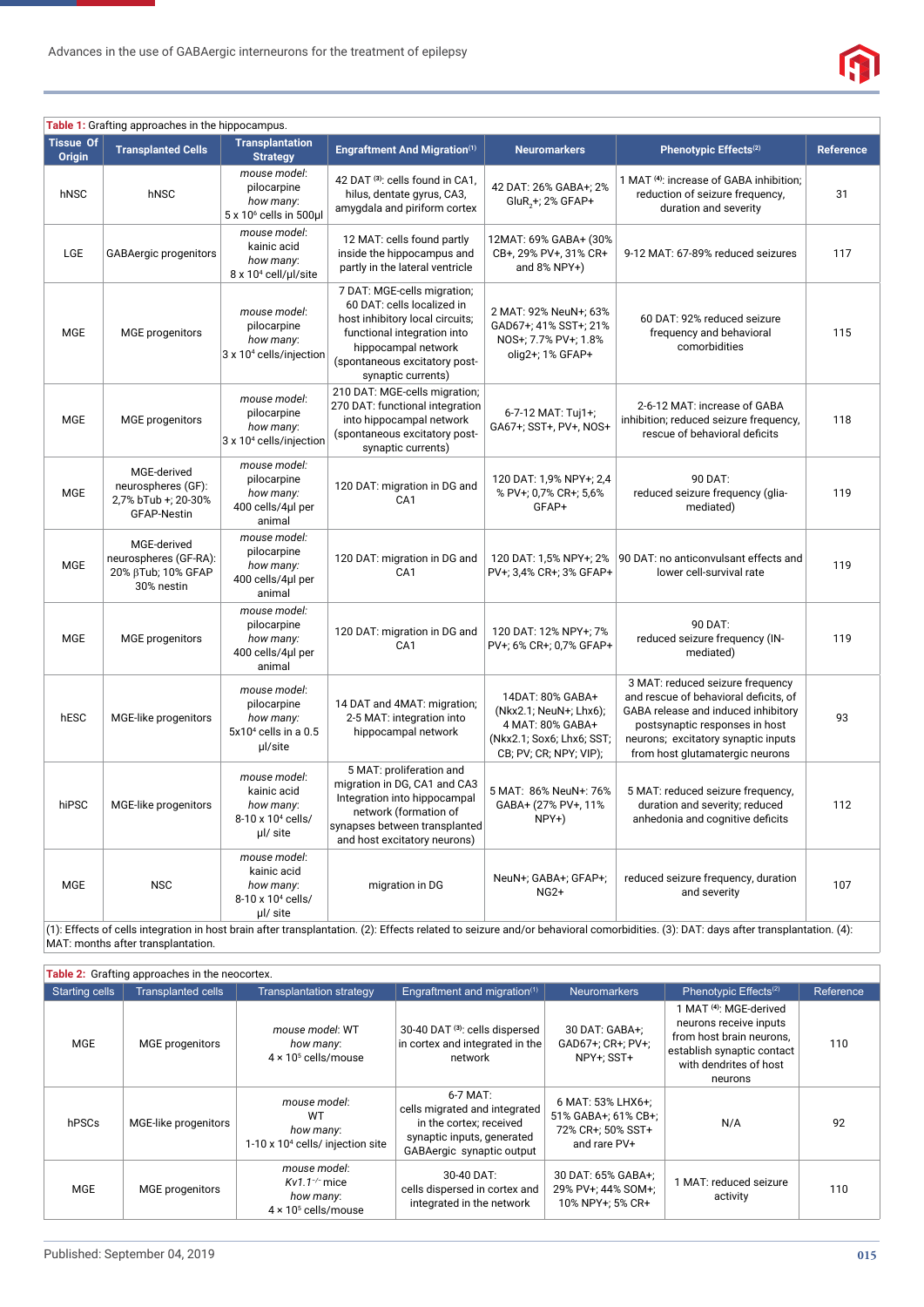

| MGE | MGE progenitors                    | mouse model:<br>MES<br>how many:<br>5 x 10 <sup>4</sup> cells/mouse                                                                                                                   | $60$ DAT:<br>cells migrated to cortex,<br>hippocampus, striatum, SVZ,<br>corpus callosum | 60 DAT: NPY+; CR+;<br>$PV +$ | 60 DAT: protection against<br>tonic seizures and reduced<br>mortality rate                     | 120 |
|-----|------------------------------------|---------------------------------------------------------------------------------------------------------------------------------------------------------------------------------------|------------------------------------------------------------------------------------------|------------------------------|------------------------------------------------------------------------------------------------|-----|
| MGE | MGE-derived<br>neurospheres        | mouse model:<br>PTZ and MES<br>how many:<br>$5 - 15 \times 10^4$ cells in 0.4 µ                                                                                                       | $60$ DAT:<br>cell migrated to piriform<br>cortex, fimbria and ventricular<br>wall        | 60 DAT: PV+                  | 2 MAT: protection against<br>PTZ-induced seizures, but<br>not against MES-induced<br>seizures. | 121 |
|     | MAT: months after transplantation. | $(1)$ : Effects of cells integration in host brain after transplantation. (2): Effects related to seizure and/or behavioral comorbidities. (3): DAT: days after transplantation. (4): |                                                                                          |                              |                                                                                                |     |

phenotype. The authors reported a 92% reduction in seizure frequency but no rescue of aberrant mossy fiber sprouting, in accordance with previous results [115]. The therapeutic effects were analyzed only in a two-month time scale.

Adopting a similar experimental paradigm, another study used freshly dissociated MGE-derived progenitors grafted in a model of pilocarpin-induced seizure, and monitored the effect at 7 and 12 months after transplantation [118]. At 7 months, the grafted cells were differentiated into GAD67+ neurons expressing SST, PV and nNOS (Table 1). Two months after grafting, the animals showed seizures suppression and rescue of behavioral comorbidities; at 6 months seizures frequency was reduced by 84% and at 12 months the seizures total number was reduced by 88%. The authors also documented enhancement of GABAergic IN-mediated currents suggesting a functional integration in the host network [118].

In a recent study, MGE-derived dissociated progenitor cells were used in grafting experiments and compared to MGE-derived neurospheres for their anticonvulsant effects in a model of pilocarpine-induced TLE [119]. Specifically, the authors compared three *in vitro* states of the grafted cells: fresh MGE-cells; MGE-derived neurospheres cultured with growth factors and retinoic acid (GF-RA group); or the same cultured without retinoic acid (GF group). While the GF-RA group resulted in increased neuronal population *in vitro*, only the GF-neurospheres and freshly dissociated MGE cells showed anticonvulsant activity. Both groups showed reduced seizure frequency 3 months after the grafting, but apparently by different mechanisms: GF-neurospheres efficiently differentiated into INs and glial cells with equal efficiency, freshly dissociated MGE cells mainly differentiated into INs, with only 0.7% of GFAP+ cells (Table 1). Thus, the anticonvulsant effects of GF-neurospheres seems to be glialmediated, while freshly dissociated MGE cells appear more appropriates for cell-therapy treatment of epilepsy, targeting the inhibitory circuitry [119]. In this study only short-term effects were examined, and cell differentiation, senescence and survival were not assessed on the long-term.

On the whole, these studies indicate that grafted embryonic MGE cells are effective in reducing seizure frequency, duration and severity, as well as in alleviating behavioral co-morbidities. However, for clinical application cells sources must be standardized, well characterized, quality-controlled and unlimited in supply. For these reasons and for strong ethical issues, human embryonic MGE-cells cannot be routinely exploited. To overcome this limit, human iPSC have been tested as a valid and promising alternative. hiPSC-derived GABAergic INs were shown to be able to migrate and integrate into dysfunctional circuitry in mice with pilocarpine-induced TLE, and to generate inhibitory postsynaptic responses in host hippocampal neurons [93]. Two weeks post transplantation, grafted cells were found to primarily cluster near the injection site, with nearly 80% of cells expressing GABA, and a large fraction of these scoring positive for Nkx2.1, NeuN and Lhx6 (Table 1). Four months post-injection hiPSC-derived INs had migrated and integrated in the host circuitry, without significant differences in the total number of surviving cells. At this time-point, 80% of the grafted cells were *bona-ϔide* GABAergic INs (expressing Nkx2.1, Sox6, Lhx6 and GABA) and scored positive for the subtype-specific markers SST, CB, PV, CR, NPY and VIP (Table 1). All transplanted cells showed reduced positivity for glial markers, suggesting a proper IN differentiation. Overall, the approach suppressed seizures and ameliorated behavioral abnormalities, providing a first evidence of hiPSC application in the management of intractable epilepsy [93]. Similar results were recently published using hiPSC-derived MGE-like progenitor cells transplanted into the hippocampi of KA-treated rats [112]. The authors found that the grafted cells proliferate immediately after grafting, then migrate into DG, CA1 and CA3 subfields, were they differentiated in GABAergic INs with high efficiency (80%) and integrate into the host network forming synapses with excitatory neurons. The grafting resulted in reduction of aberrant neurogenesis, and a significative reduction of seizure frequency, duration and severity, as well as anhedonia and cognitive disfunctions [112].These effects, however, were analysed only in the short-term.

In summary, current data show that MGE-derived cells efficiently migrate and differentiate into GABAergic INs, able to functionally integrate in the host brain network when transplanted into the hippocampus of various models of epilepsy. The overall effect is a reduction of seizures occurrence and severity, associated with increase inhibitory activity. We should note, however, that most of the published studies observe cell and phenotypes in the short-term, while long-term analyses are very limited. Furthermore, all studies adopt a pharmacological induction of SE, which is difficult to relate this to epilepsy in human, characterized by spontaneous seizures caused by a combination of genetic and environmental factors.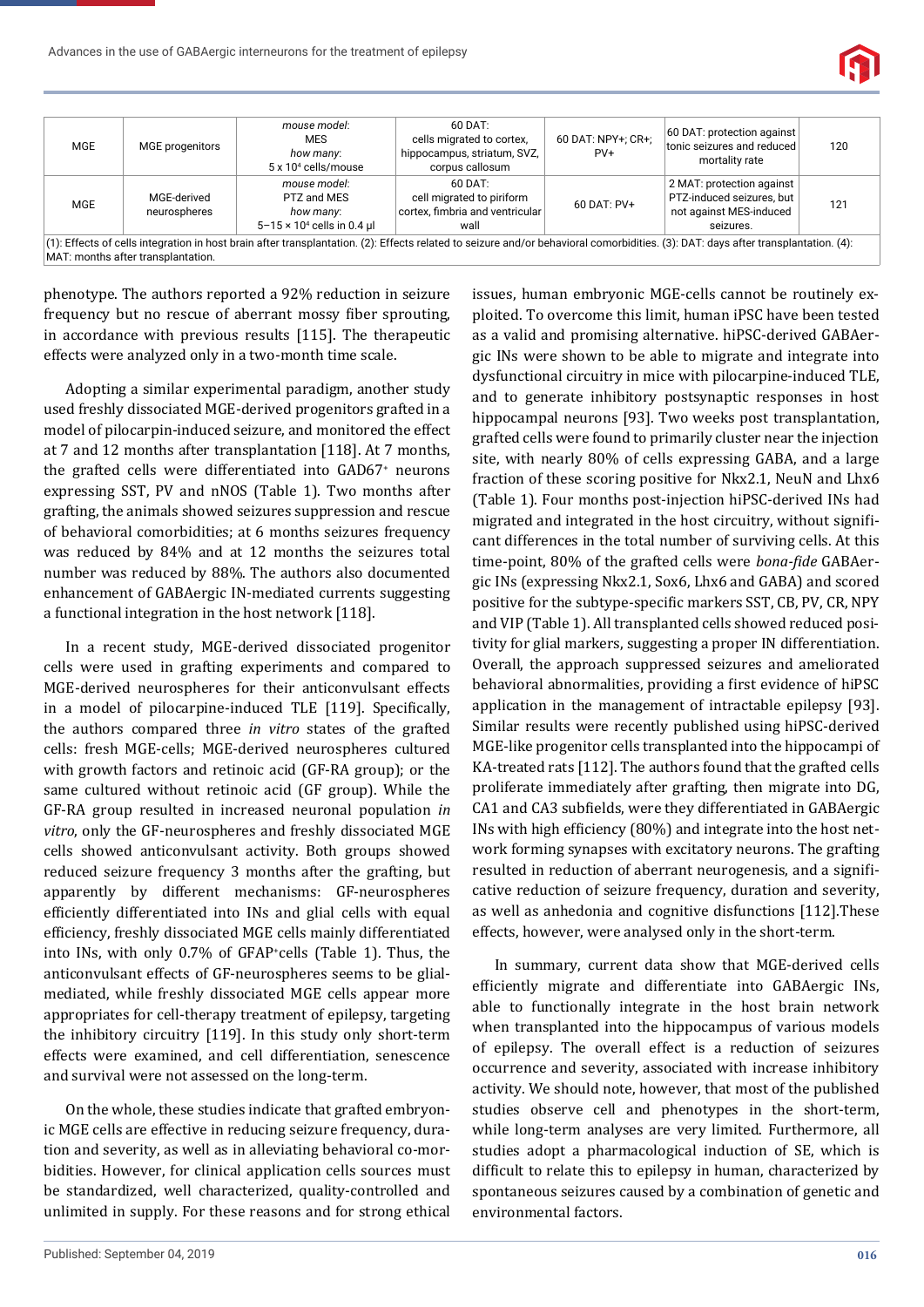**Neocortex:** The epileptic brain is characterized by a disfunction in excitatory-inhibitory balance that also involves the neocortex [50]. Thus, several studies focused on the effects of cell grafting directly into the cortex and the effect of this procedure on cortical circuity. The main results are summarized in table 2.

In an early study, MGE progenitor cells were dissociated from embryonic MGE and bilaterally transplanted into the cortex of wild-type mice; one month after transplantation cells were found to be migrated and dispersed in the host cortex and differentiated into GABAergic INs and their subclasses, the largest proportions being  $PV^*$  and  $SST^*[110]$  (Table 2). Grafted cells, specifically starting from 7-10 days after grafting, acquired intrinsic membrane properties of immature INs and 30-40 days after transplantation an increased inhibition of II/ III layers pyramidal neurons was shown, while not changes in inhibition by host INs. This potentiation of inhibition involves postsynaptic GABA receptors and provides evidence that grafted cells integrate in brain circuits, receive inputs from host brain neurons and form synaptic contacts onto their dendrites primarily targeting excitatory pyramidal neurons [110].

In a subsequent study, hiPSC-derived MGE-like cells were grafted into the cortex of newborn SCID (severe combined immunodeficient) mice, and monitored thereafter [92]. The results show that these MGE-like cells survived in the brain after 2, 4 and 7 months, with an average surviving rate of 5%, 3% and 8% respectively. Two months post-injection grafted cells were found to proliferate and to express the immature neuroblast marker DCX<sup>+</sup>, while at 3 and 7 months post-injection cells had migrated in the cortex. By 7 months post-injection, the grafted cells were seen to express NeuN, a marker of more mature neurons. From a functional point of view, mature hiPSC-derived INs fired subtype-specific trains of action potentials, received synaptic inputs, generated GABAergic-exclusive synaptic output, and functionally integrated into the rodent cortex [92].

Three main types of animal models of cortical epilepsy have been used to test the efficacy of cell-based strategies: a) genetically induced, b) induced by maximal electroshock (MES), c) induced by pharmacological treatment with pentylenetetrazole (PTZ).

a) the most used genetic model of cortical epilepsy is the *Kv1.1/Kcna1* mutant mouse strain; these animals lack a shaker-like potassium channel and mimic a neuronal ion channelopathy associated with epilepsy in humans [110]. Freshly dissociated MGE progenitors were grafted into the cerebral cortex of P2 *Kv1.1/Kcna1* mutant mice resulting in a reduced frequency and duration of spontaneous EEG seizures 2 months after transplantation. Almost 65% of grafted cells differentiated in GABAergic INs, and expressed the subtypespecific markers PV, SST, NPY and CR [110].

b) the maximal electroshock (MES) model relies on the application of an alternating current causes a generalized tonic–clonic seizures [120,121]. Adopting this model, freshly dissociated MGE progenitors transplanted into the brain cortex 2 months after MES-induced seizure were shown to protect against tonic seizures and reduce the mortality rate [120]. On the contrary, cells dissociated from the MGE but then maintained and expanded *in vitro* as floating neurospheres showed strikingly different results in the MES model: unlike freshly dissociated MGE cells, neurosphereexpanded progenitors had no effects on seizures frequency [121], despite both experimental groups used a comparable number of cells injected bilaterally in the cortex. Thus, in the MES model transplantation of precursors dissociated directly from MGE is more efficient in reducing frequency and intensity of tonic seizures.

From a cellular point of view, in both studies, two months after injection grafted cells efficiently survived, migrated and differentiated into INs. However, the migration sites are different between these studies: Calcagnotto and colleagues found grafted cells in cortex, hippocampus, striatum, subventricular zone and corpus callosum, while Paiva and colleagues found INs throughout the brain parenchyma (piriform cortex, fimbria, and ventricular zone). Moreover, Paiva and colleagues examined only the PV<sup>+</sup> cells, while Calcagnotto and colleagues evaluated the morphology and the expression of more IN markers including NPY<sup>+</sup>, CR<sup>+</sup> and PV<sup>+</sup> cells [120,121].

c) The pharmacological model based on treatment with pentylenetetrazole (PTZ) induces clonic or tonic–clonic seizures, by acting on GABA-A receptors and impairing local inhibition. Grafting of MGE progenitors maintained as neurospheres in the neocortex of PTZ-treated animals resulted in a protective effect from seizure [120,121]. These grafted cells showed a high rate of survival and of PV+ differentiation as compared to the same cells transplanted into mice that underwent MES [121].

Based on the available results, it can be concluded that neural progenitors maintained as neurospheres are not ideal, as compared to fresh isolated or *in vitro*-expanded progenitors from MGE. However, this seriously hampers the applications in human therapy, due to the limited availability of fetal tissues.

## **Concluding remarks and perspectives**

The reported studies show that MGE-derived cells efficiently migrate and differentiate into GABAergic INs, able to functionally integrate in the host brain network when transplanted into hippocampus or cortex of various models of epilepsy. The overall effect is a reduction of seizures occurrence and severity. Electrophysiological recordings reveal that exogenous INs functionally integrate in the host circuity providing increased inhibitory activity, although not all authors investigated this aspect. Importantly, the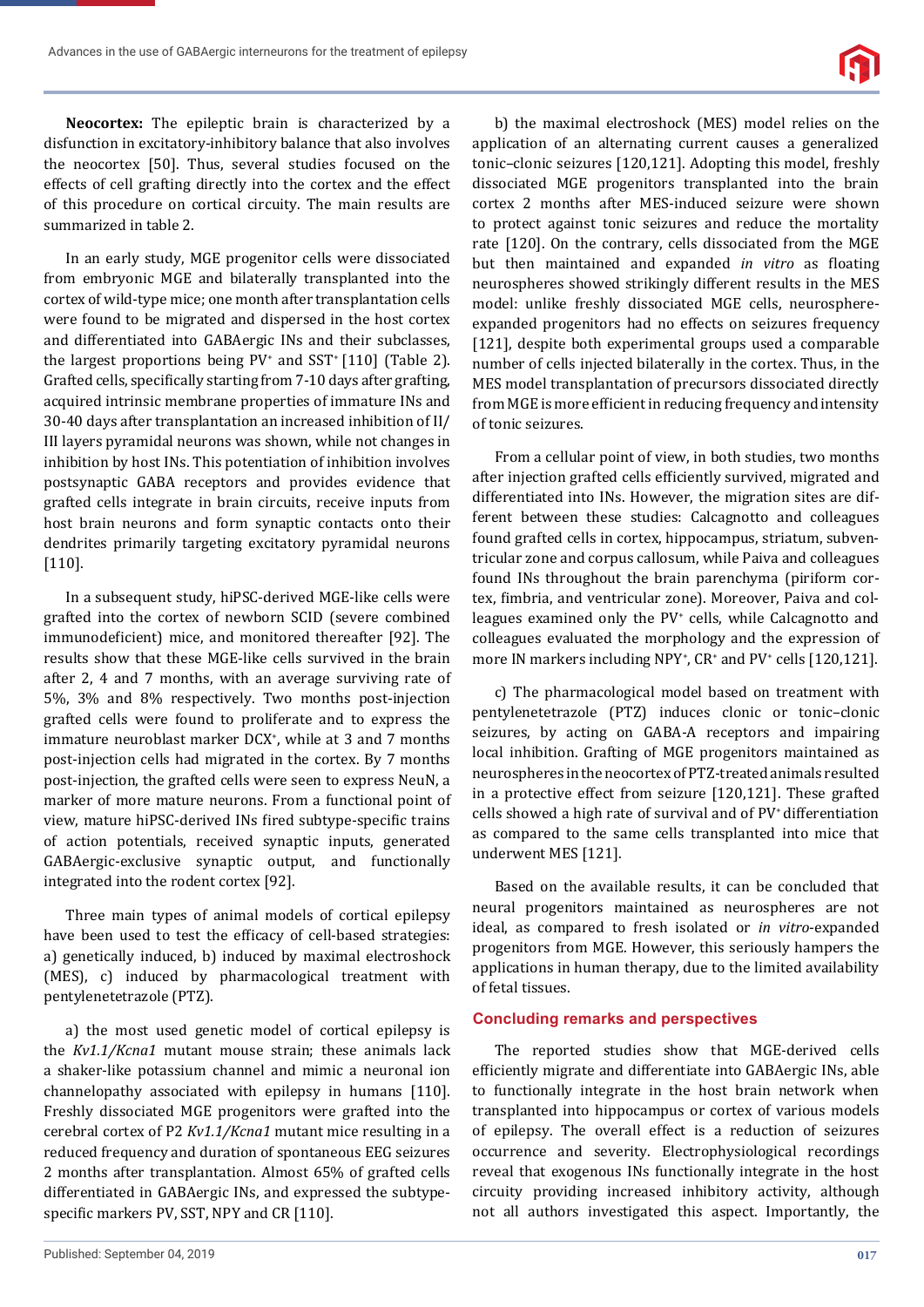anticonvulsant efficacy of grafted cells seems to largely depend on the mode of collecting and expanding these cells: whether from primary dissociated MGE embryonic tissues [110,115,118-120], from neurosphere-expanded MGE progenitors [119,121], from differentiated hIPSC [92,93,112], or from hNSC [31]. Among these, the use of dissociated MGE cells seems to be the most valid and applied strategy. Studies on differentiation and transplantation of hiPSC-derived cells are likely to lead to significant improvements in the next few years.

Concerning the translation to the human setting, one issue that has to be taken into account is the animal model of epilepsy or TLE that have been used so far. Models of epilepsy induced by drugs, although easily standardized and quantifiableand thus adopted in scientific studies -only partially and imprecisely represent human conditions. In alternative, genetic models in rodents (knock-out or transgenic), in which congenital chronic epileptic syndromes result from a known inherited genetic lesion, have been introduced [65]. Although these are certainly closer to reality, the issue that emerges is the existence of numerous, rare epileptic syndromes, with quite distinct and peculiar phenotypic manifestations. Each genetic model will only represent a single and specific human condition, certainly not the full spectrum and not the majority of conditions, which are rather sporadic or with multigenic risk determinants.

Most studies have demonstrated survival and differentiation of the grafted cells in the short- or medium-term (2-6 months), but not in the long-term; with the exception of two studies that prolonged the analyses to 12 months [117,118]. Information on long-term cell survival, differentiation and circuit integration is the next important step, in order to better evaluate the translation value of these experimental therapies in view of future clinical applications and to understand if they have a transient short-term effect or a long-term efficacy. In the perspective of clinical trials, a transient therapeutic effect is clearly insufficient.

The follow up of the grafted progenitors or the immature INs, monitoring their proliferation, stability of the differentiated phenotype, senescence and apoptosis, is another key task. In the rodent brain cells labeled with fluorescent markers can be used for *in vivo* imaging, and single neurons can be visualized and subjected to neuro chemical and electrophysiological analyses. The PV<sup>+</sup> and SST<sup>+</sup> neurons are the most studied ones, however the repertoire of IN subtypes is much wider, and the contribution and/or involvement of each of these in seizure is not fully known. Upon grafting, we are currently unable to monitor all IN subtypes, and consequently their survival, senescence and differentiation is not really known. It is likely that we are still missing some important contribution, and this could also be the reason for discrepancies in the results from lab to lab.

Likewise, which and how each IN subtype participates and contributes to epilepsy is not fully understood. Although PV<sup>+</sup> neurons appear to be more directly implicated and are observed after grafting, this could simply reflect the fact that they are mostly studied as compared to other types. If we knew better which types participate and how, we could adopt in vitro procedures that can be able to lead and expand that kind of progenitors, avoiding unnecessary mix of cells. A deeper knowledge of the main actors in the epilepsy's seizure context would be necessary to develop a better and more specific therapeutic approach. This could in principle be done using optogenetic methods, which these consents to activate or inihibit specific subpopulation of neurons *in vivo* with unprecedented time-resolution [60].

In parallel, strong efforts in basic and applied research on neural progenitor cells are needed to fully unravel the differentiation trajectory of each IN subtypes in vitro [11,86] and to optimize expansion and differentiation protocols aimed to obtain the specific IN subclass required, reliably and reproducibly. One important advancement will be the development of human cell models of seizure, either deriving hiPSC from patients carrying known mutation in epilepsyrelevant genes, or introducing the same mutations via genome editing (CRISPR-cas9). These cells could then be used in research (set up mixed cultures of excitatory and inhibitory neurons or mixed cortical and basal brain organoid). Once validated, these cells could open to way to screening efforts for the search of novel compounds.

## **Acknowledgment**

This review was supported by the IRMI Italian Regenerative Medicine Infrastructure program (Italian Ministry of Health CTN01 00177 88744) and by Università di Torino (RiLO, Ricerca Locale).

#### **Author contributions**

All the authors contributed parts of the original text. LC and GRM outlined and revised the manuscript and coordinated the writing.

## **References**

- 1. Chang BS, Lowenstein DH. Epilepsy. N Engl J Med. 2003; 349: 1257- 1266.
- 2. Galanopoulou AS. Mutations affecting GABAergic signaling in seizures and epilepsy. Pflüg Arch. Eur J Physiol. 2010; 460: 505-523. **PubMed:** https://www.ncbi.nlm.nih.gov/pubmed/20352446
- 3. Goodwin M. The importance of brand continuity in epilepsy drugs. Nurs Times. 2005; 101: 26-27. **PubMed:** https://www.ncbi.nlm.nih.gov/pubmed/15997944
- 4. Herman S. Intractable Epilepsy: Relapsing, Remitting, or Progressive? Epilepsy Curr. 2010; 10: 146-148. **PubMed:** https://www.ncbi.nlm.nih.gov/pmc/articles/PMC3001022/
- 5. Walia KS, Khan EA, Ko DH, Raza SS, Khan YN. Side Effects of Antiepileptics- A Review. Pain Pract. 2004; 4: 194-203. **PubMed:** https://www.ncbi.nlm.nih.gov/pubmed/17173601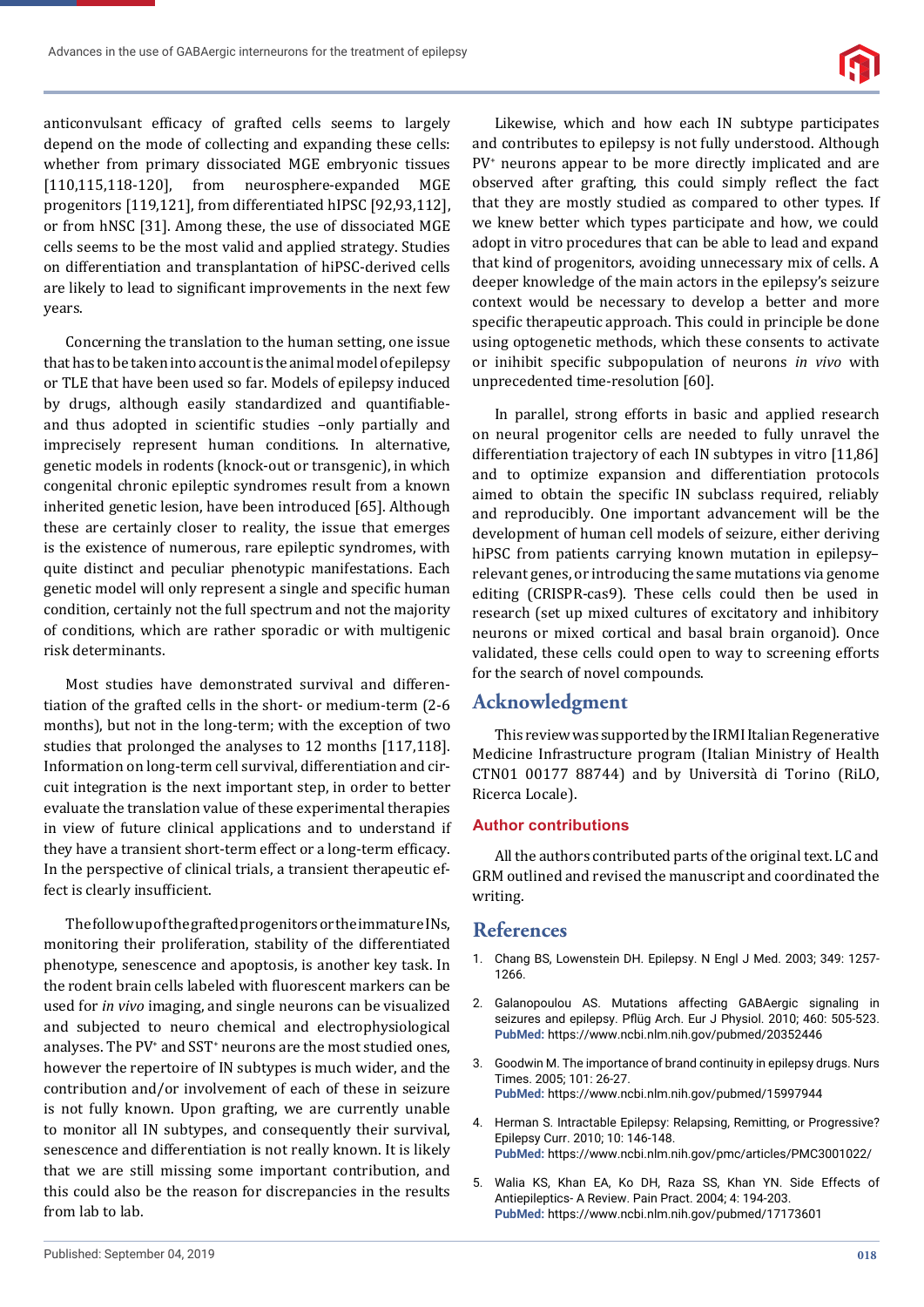

- 6. Zhu Q, Naegele JR, Chung S. Cortical GABAergic Interneuron/ Progenitor Transplantation as a Novel Therapy for Intractable Epilepsy. Front Cell Neurosci. 2018; 12: 167. **PubMed:** https://www.ncbi.nlm.nih.gov/pubmed/29997478
- 7. Hovinga CA, Asato MR, Manjunath R, Wheless JW, Phelps SJ, et al. Association of non-adherence to antiepileptic drugs and seizures, quality of life, and productivity: Survey of patients with epilepsy and physicians. Epilepsy Behav. 2008; 13: 316-322. **PubMed:** https://www.ncbi.nlm.nih.gov/pubmed/18472303
- 8. Southwell DG, Nicholas CR, Basbaum AI, Stryker MP, Kriegstein AR, et al. Interneurons from Embryonic Development to Cell-Based Therapy. Science. 2014; 344: 1240622-1240622
- 9. Markram H, Toledo-Rodriguez M, Wang Y, Gupta A, Silberberg G, et al. Interneurons of the neocortical inhibitory system. Nat Rev Neurosci. 2004; 5: 793-807.
- 10. The Petilla Interneuron Nomenclature Group (PING), Ascoli GA, Alonso-Nanclares L, Anderson SA, Barrionuevo G, et al. Petilla terminology: nomenclature of features of GABAergic interneurons of the cerebral cortex. Nat Rev Neurosci. 2008; 9: 557-568. **PubMed:** https://www.ncbi.nlm.nih.gov/pubmed/18568015
- 11. Tasic B, Menon V, Nguyen TN, Kim TK, Jarsky T, et al. Adult mouse cortical cell taxonomy revealed by single cell transcriptomics. Nat Neurosci. 2016; 19: 335-346. **PubMed:** https://www.ncbi.nlm.nih.gov/pubmed/26727548
- 12. Kelsom C, Lu W. Development and specification of GABAergic cortical interneurons. Cell Biosci. 2013; 3: 19. **PubMed:** https://www.ncbi.nlm.nih.gov/pubmed/26727548
- 13. The Petilla Interneuron Nomenclature Group (PING), Ascoli GA, Alonso-Nanclares L, Anderson SA, Barrionuevo G, et al. Petilla terminology: nomenclature of features of GABAergic interneurons of the cerebral cortex. Nat Rev Neurosci. 2008; 9: 557-568. **PubMed:** https://www.ncbi.nlm.nih.gov/pubmed/18568015
- 14. Zeisel A, Munoz-Manchado AB, Codeluppi S, Lonnerberg P, La Manno G, et al. Cell types in the mouse cortex and hippocampus revealed by single-cell RNA-seq. Science. 2015; 347: 1138-1142. **PubMed:** https://www.ncbi.nlm.nih.gov/pubmed/25700174
- 15. Toledo-Rodriguez M, Markram H. Single-cell RT-PCR, a technique to decipher the electrical, anatomical, and genetic determinants of neuronal diversity. Methods Mol Biol. 2014; 1183: 143-158. **PubMed:** https://www.ncbi.nlm.nih.gov/pubmed/25023306
- 16. Mi D, Li Z, Lim L, Li M, Moissidis M, et al. Early emergence of cortical interneuron diversity in the mouse embryo. Science. 2018; 360: 81-85. **PubMed:** https://www.ncbi.nlm.nih.gov/pubmed/29472441
- 17. Anderson SA. Interneuron Migration from Basal Forebrain to Neocortex: Dependence on Dlx Genes. Science. 1997; 278: 474-476. **PubMed:** https://www.ncbi.nlm.nih.gov/pubmed/9334308
- 18. Brunstrom JE, Gray-Swain MR, Osborne PA, Pearlman AL. Neuronal heterotopias in the developing cerebral cortex produced by neurotrophin-4. Neuron. 1997; 18: 505-517. **PubMed:** https://www.ncbi.nlm.nih.gov/pubmed/9115743
- 19. de Carlos JA, López-Mascaraque L, Valverde F. Dynamics of cell migration from the lateral ganglionic eminence in the rat. J Neurosci. 1996; 16: 6146-6156. **PubMed:** https://www.ncbi.nlm.nih.gov/pubmed/8815897
- 20. DeDiego I, Smith-Fernández A, Fairén A. Cortical cells that migrate beyond area boundaries: characterization of an early neuronal population in the lower intermediate zone of prenatal rats. Eur J Neurosci. 1994; 6: 983-997. **PubMed:** https://www.ncbi.nlm.nih.gov/pubmed/7952285
- 21. Tamamaki N, Fujimori KE, Takauji R. Origin and route of tangentially migrating neurons in the developing neocortical intermediate zone. J Neurosci. 1997; 17: 8313-8323. **PubMed:** https://www.ncbi.nlm.nih.gov/pubmed/9334406
- 22. Butt SJB, Fuccillo M, Nery S, Noctor S, Kriegstein A, et al. The Temporal and Spatial Origins of Cortical Interneurons Predict Their Physiological Subtype. Neuron. 2005; 48: 591-604. **PubMed:** https://www.ncbi.nlm.nih.gov/pubmed/16301176
- 23. Gelman DM, Martini FJ, Nobrega-Pereira S, Pierani A, Kessaris N, et al. The Embryonic Preoptic Area Is a Novel Source of Cortical GABAergic Interneurons. J Neurosci 2009; 29: 9380-9389. **PubMed:** https://www.ncbi.nlm.nih.gov/pubmed/19625528
- 24. Xu Q. Origins of Cortical Interneuron Subtypes. J Neurosci. 2004; 24: 2612-2622. **PubMed:** https://www.ncbi.nlm.nih.gov/pubmed/15028753
- 25. Xu Q, Tam M, Anderson SA. Fate mapping Nkx2.1-lineage cells in the mouse telencephalon. J Comp Neurol. 2008; 506: 16-29. **PubMed:** https://www.ncbi.nlm.nih.gov/pubmed/17990269
- 26. Tanaka DH, Oiwa R, Sasaki E, Nakajima K. Changes in cortical interneuron migration contribute to the evolution of the neocortex. Proc Natl Acad Sci. 2011; 108: 8015-8020.
- 27. Clowry GJ. An enhanced role and expanded developmental origins for gamma-aminobutyric acidergic interneurons in the human cerebral cortex. J Anat. 2015; 227: 384-393. **PubMed:** https://www.ncbi.nlm.nih.gov/pubmed/24839870
- 28. Hansen DV, Lui JH, Flandin P, Yoshikawa K, Rubenstein JL, et al. Non-epithelial stem cells and cortical interneuron production in the human ganglionic eminences. Nat Neurosci. 2013; 16: 1576-1587. **PubMed:** https://www.ncbi.nlm.nih.gov/pubmed/24097039
- 29. Al-Jaberi N, Lindsay S, Sarma S, Bayatti N, Clowry GJ. The Early Fetal Development of Human Neocortical GABAergic Interneurons. Cereb Cortex. 2015; 25: 631-645. **PubMed:** https://www.ncbi.nlm.nih.gov/pubmed/24047602
- 30. Ma T, Wang C, Wang L, Zhou X, Tian M, et al. Subcortical origins of human and monkey neocortical interneurons. Nat Neurosci. 2013; 16: 1588-1597. **PubMed:** https://www.ncbi.nlm.nih.gov/pubmed/24097041
- 31. Chu K, Kim M, Jung KH, Jeon D, Lee ST, et al. Human neural stem cell transplantation reduces spontaneous recurrent seizures following pilocarpine-induced status epilepticus in adult rats. Brain Res. 2004; 1023: 213-221.

**PubMed:** https://www.ncbi.nlm.nih.gov/pubmed/15374747

- 32. Kepecs A, Fishell G. Interneuron cell types are fit to function. Nature. 2014; 505: 318-326. **PubMed:** https://www.ncbi.nlm.nih.gov/pubmed/24429630
- 33. Klausberger T, Somogyi P. Neuronal Diversity and Temporal Dynamics: The Unity of Hippocampal Circuit Operations. Science. 2008; 321: 53-57. **PubMed:** https://www.ncbi.nlm.nih.gov/pubmed/18599766
- 34. Jiang X, Shen S, Cadwell CR, Berens P, Sinz F, et al. Principles of connectivity among morphologically defined cell types in adult neocortex. Science. 2015; 350: aac9462-aac9462. **PubMed:** https://www.ncbi.nlm.nih.gov/pubmed/26612957
- 35. Traub RD, Borck C, Colling SB, Jefferys JGR. On the Structure of Ictal Events in Vitro. Epilepsia. 1996; 37: 879-891. **PubMed:** https://www.ncbi.nlm.nih.gov/pubmed/8814102
- 36. Traub RD, Whittington MA, Colling SB, Buzsáki G, Jefferys JG. Analysis of gamma rhythms in the rat hippocampus in vitro and in vivo. J Physiol. 1996; 493: 471-484. **PubMed:** https://www.ncbi.nlm.nih.gov/pubmed/8782110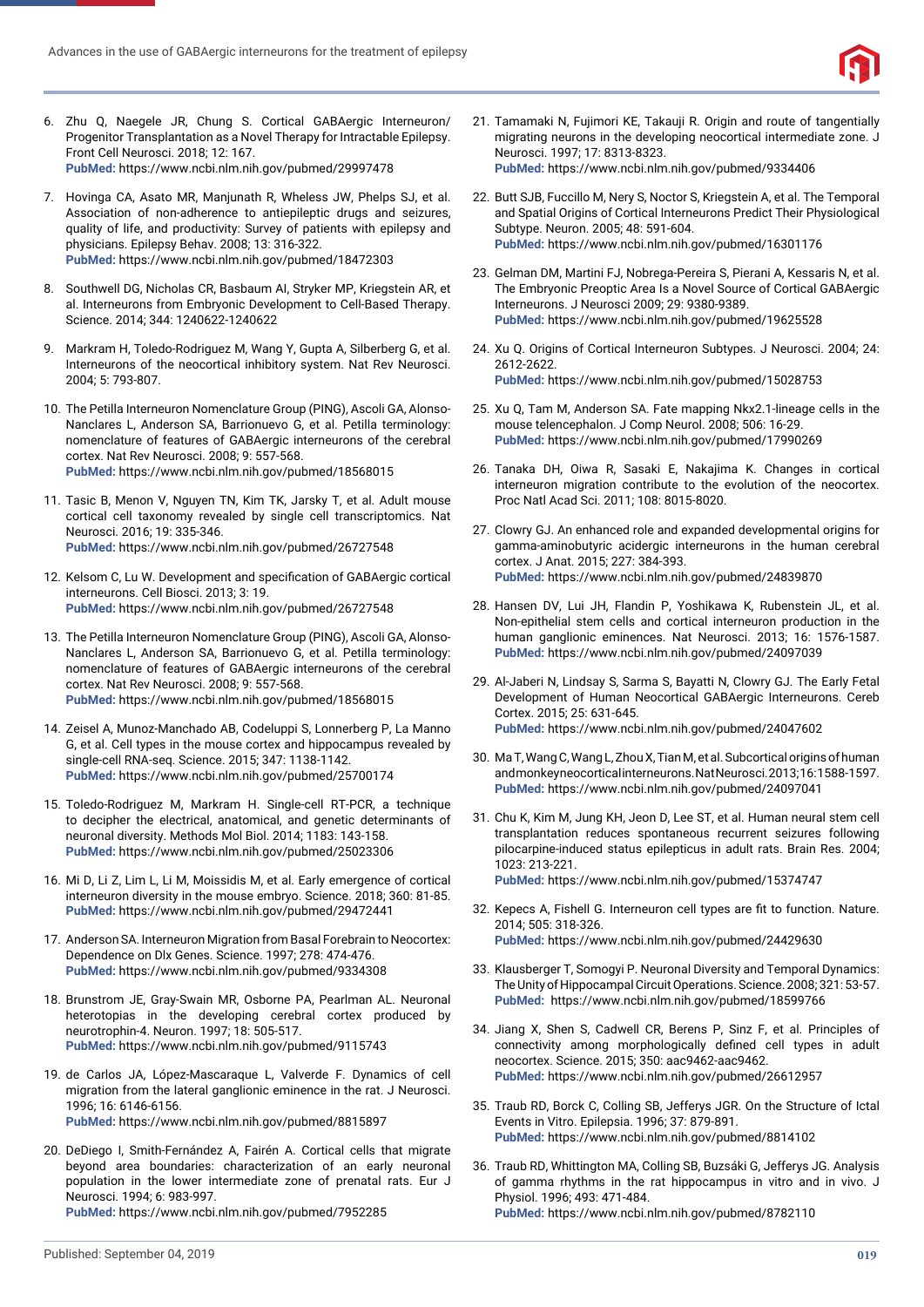

- 37. Curia G, Longo D, Biagini G, Jones RSG, Avoli M. The pilocarpine model of temporal lobe epilepsy. J Neurosci Methods. 2008; 172: 143-157. **PubMed:** https://www.ncbi.nlm.nih.gov/pubmed/18550176
- 38. Scheffer IE, Berkovic S, Capovilla G, Connolly MB, French J, et al. ILAE classification of the epilepsies: Position paper of the ILAE Commission for Classification and Terminology. Epilepsia. 2017; 58: 512-521. **PubMed:** https://www.ncbi.nlm.nih.gov/pubmed/28276062
- 39. Avanzini G, Franceschetti S. Cellular biology of epileptogenesis. Lancet Neurol. 2003; 2: 33-42. **PubMed:** https://www.ncbi.nlm.nih.gov/pubmed/12849299
- 40. Kann O, Kovács R. Mitochondria and neuronal activity. Am J Physiol Cell Physiol 2007; 292: C641-C657. **PubMed:** https://www.ncbi.nlm.nih.gov/pubmed/17092996
- 41. Papageorgiou IE, Fetani AF, Lewen A, Heinemann U, Kann O. Widespread activation of microglial cells in the hippocampus of chronic epileptic rats correlates only partially with neurodegeneration. Brain Struct Funct. 2015; 220: 2423-2439. **PubMed:** https://www.ncbi.nlm.nih.gov/pubmed/24878824
- 42. Seifert G, Carmignoto G, Steinhäuser C. Astrocyte dysfunction in epilepsy. Brain Res Rev. 2010; 63: 212-221. **PubMed:** https://www.ncbi.nlm.nih.gov/pubmed/19883685
- 43. Bissonette GB, Bae MH, Suresh T, Jaffe DE, Powell EM. Prefrontal cognitive deficits in mice with altered cerebral cortical GABAergic interneurons. Behav Brain Res. 2014; 259: 143-151. **PubMed:** https://www.ncbi.nlm.nih.gov/pubmed/24211452
- 44. Hashemi E, Ariza J, Rogers H, Noctor SC, Martínez-Cerdeño V. The Number of Parvalbumin-Expressing Interneurons Is Decreased in the Prefrontal Cortex in Autism. Cereb Cortex. 2018; 28: 690-690. **PubMed:** https://www.ncbi.nlm.nih.gov/pubmed/26922658
- 45. Inan M, Petros TJ, Anderson SA. Losing your inhibition: linking cortical GABAergic interneurons to schizophrenia. Neurobiol Dis. 2013; 53: 36-48. **PubMed:** https://www.ncbi.nlm.nih.gov/pubmed/23201207
- 46. Jacob J. Cortical interneuron dysfunction in epilepsy associated with autism spectrum disorders. Epilepsia. 2016; 57: 182-193. **PubMed:** https://www.ncbi.nlm.nih.gov/pubmed/26682992
- 47. Konstantoudaki X, Chalkiadaki K, Tivodar S, Karagogeos D, Sidiropoulou K. Impaired synaptic plasticity in the prefrontal cortex of mice with developmentally decreased number of interneurons. Neuroscience. 2016; 322: 333-345. **PubMed:** https://www.ncbi.nlm.nih.gov/pubmed/26926965
- 48. Ongür D, Prescot AP, McCarthy J, Cohen BM, Renshaw PF. Elevated gamma-aminobutyric acid levels in chronic schizophrenia. Biol. Psychiatry. 2010; 68: 667-670. **PubMed:** https://www.ncbi.nlm.nih.gov/pmc/articles/PMC2942977/
- 49. Takano T. Interneuron Dysfunction in Syndromic Autism: Recent Advances. Dev Neurosci. 2015; 37: 467-475. **PubMed:** https://www.ncbi.nlm.nih.gov/pubmed/26183392
- 50. Yizhar O, Fenno LE, Prigge M, Schneider F, Davidson TJ, et al. Neocortical excitation/inhibition balance in information processing and social dysfunction. Nature. 2011; 477: 171-178. **PubMed:** https://www.ncbi.nlm.nih.gov/pubmed/21796121
- 51. Yoon JH, Maddock RJ, Rokem A, Silver MA, Minzenberg MJ, et al. GABA concentration is reduced in visual cortex in schizophrenia and correlates with orientation-specific surround suppression. J Neurosci. 2010; 30: 3777-3781. **PubMed:** https://www.ncbi.nlm.nih.gov/pubmed/20220012
- 52. Marín O. Interneuron dysfunction in psychiatric disorders. Nat Rev Neurosci. 2012; 13: 107-120. **PubMed:** https://www.ncbi.nlm.nih.gov/pubmed/22251963
- 53. Galanopoulou A. GABAA Receptors in Normal Development and Seizures: Friends or Foes? Curr Neuropharmacol. 2008; 6: 1-20. **PubMed:** https://www.ncbi.nlm.nih.gov/pmc/articles/PMC2645547/
- 54. Galanopoulou AS. Sexually dimorphic expression of KCC2 and GABA function. Epilepsy Res. 2008; 80: 99-113. **PubMed:** https://www.ncbi.nlm.nih.gov/pubmed/18524541
- 55. Ben-Ari Y. Excitatory actions of gaba during development: the nature of the nurture. Nat Rev Neurosci. 2002; 3: 728-739. **PubMed:** https://www.ncbi.nlm.nih.gov/pubmed/12209121
- 56. Kato M. Genotype-phenotype correlation in neuronal migration disorders and cortical dysplasias. Front Neurosci. 2015; 9: 181. **PubMed:** https://www.ncbi.nlm.nih.gov/pubmed/26052266
- 57. Cammarota M, Losi G, Chiavegato A, Zonta M, Carmignoto G. Fast spiking interneuron control of seizure propagation in a cortical slice model of focal epilepsy: Fast-spiking interneurons in focal seizure propagation. J Physiol. 2013; 591: 807-822. **PubMed:** https://www.ncbi.nlm.nih.gov/pubmed/23207591
- 58. Sessolo M, Marcon I, Bovetti S, Losi G, Cammarota M, et al. Parvalbumin-Positive Inhibitory Interneurons Oppose Propagation But Favor Generation of Focal Epileptiform Activity. J Neurosci. 2015; 35: 9544-9557. **PubMed:** https://www.ncbi.nlm.nih.gov/pubmed/26134638
- 59. Shiri Z, Manseau F, Lévesque M, Williams S, Avoli M. Interneuron activity leads to initiation of low-voltage fast-onset seizures: Epileptiform Synchronization. Ann Neurol. 2015; 77: 541-546. **PubMed:** https:// www.ncbi.nlm.nih.gov/pubmed/25546300
- 60. Ye H, Kaszuba S. Inhibitory or excitatory? Optogenetic interrogation of the functional roles of GABAergic interneurons in epileptogenesis. J Biomed Sci. 2017; 24: 93. **PubMed:** https://www.ncbi.nlm.nih.gov/pubmed/29202749
- 61. Everson JL, Fink DM, Yoon JW, Leslie EJ, Kietzman HW, et al. Sonic hedgehog regulation of Foxf2 promotes cranial neural crest mesenchyme proliferation and is disrupted in cleft lip morphogenesis. Development. 2017; 144: 2082-2091. **PubMed:** https://www.ncbi.nlm.nih.gov/pubmed/28506991
- 62. Markram H, Toledo-Rodriguez M, Wang Y, Gupta A, Silberberg G, et al. Interneurons of the neocortical inhibitory system. Nat Rev Neurosci. 2004; 5: 793-807. **PubMed:** https://www.ncbi.nlm.nih.gov/pubmed/15378039
- 63. Whittington MA, Traub RD. Interneuron Diversity series: Inhibitory interneurons and network oscillations in vitro. Trends Neurosci. 2003; 26: 676-682. **PubMed:** https://www.ncbi.nlm.nih.gov/ pubmed/14624852
- 64. Wang X-J, Tegnér J, Constantinidis C, Goldman-Rakic PS. Division of labor among distinct subtypes of inhibitory neurons in a cortical microcircuit of working memory. Proc Natl Acad Sci USA. 2004; 101: 1368-1373. **PubMed:** https://www.ncbi.nlm.nih.gov/pubmed/14742867
- 65. Katsarou A-M, Moshé SL, Galanopoulou AS. Interneuronopathies and their role in early life epilepsies and neurodevelopmental disorders. Epilepsia Open. 2017; 2: 284-306. **PubMed:** https://www.ncbi.nlm.nih.gov/pubmed/29062978
- 66. Reid CA, Berkovic SF, Petrou S. Mechanisms of human inherited epilepsies. Prog Neurobiol. 2009; 87: 41-57. **PubMed:** https://www.ncbi.nlm.nih.gov/pubmed/18952142
- 67. de Lanerolle NC, Kim JH, Robbins RJ, Spencer DD. Hippocampal interneuron loss and plasticity in human temporal lobe epilepsy. Brain Res. 1989; 495: 387-395. **PubMed:** https://www.ncbi.nlm.nih.gov/pubmed/2569920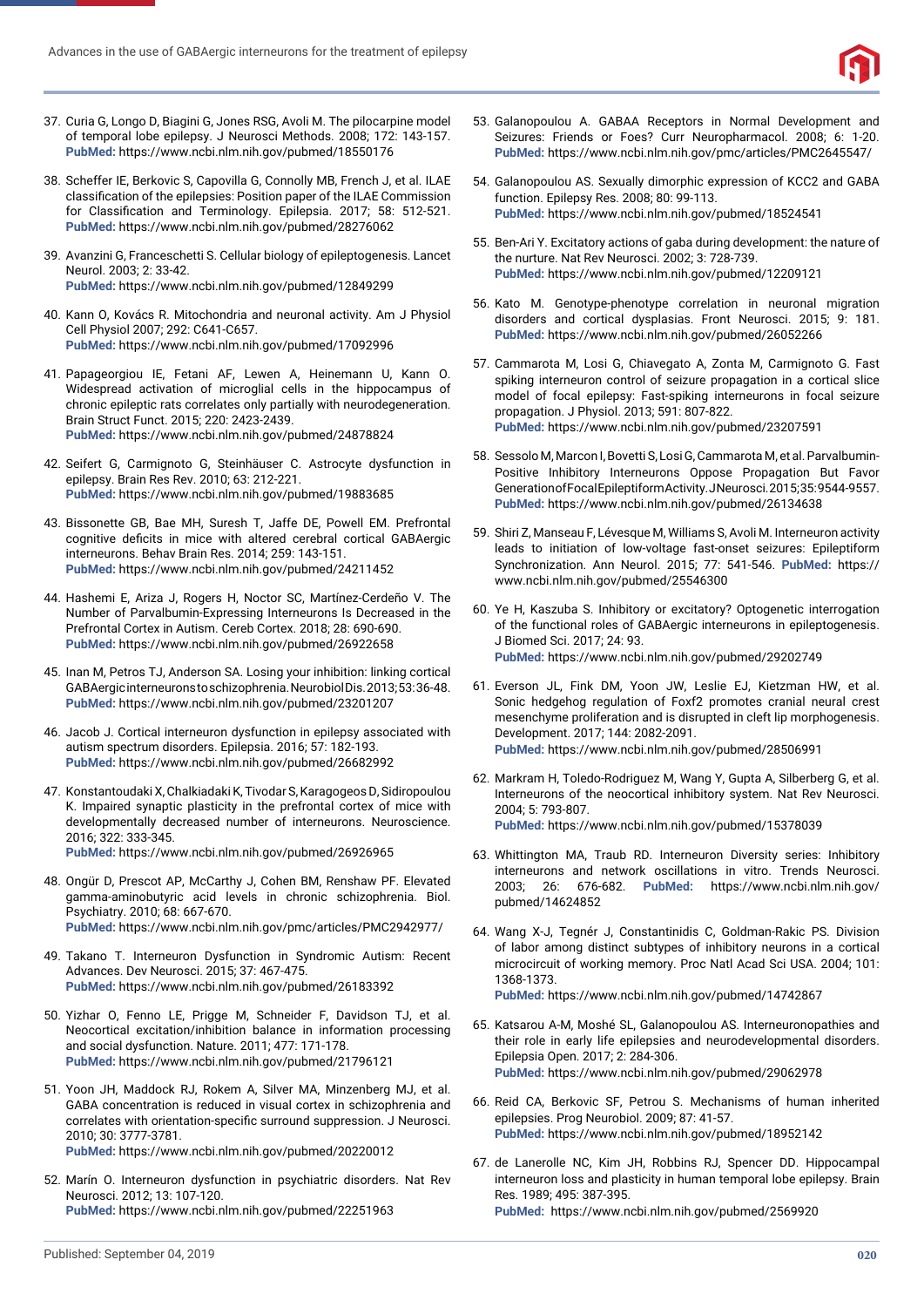

- 68. Poduri A, Lowenstein D. Epilepsy genetics—past, present, and future. Curr Opin Genet Dev. 2011; 21: 325-332. **PubMed:** https://www.ncbi.nlm.nih.gov/pmc/articles/PMC4074083/
- 69. Tai C, Abe Y, Westenbroek RE, Scheuer T, Catterall WA. Impaired excitability of somatostatin- and parvalbumin-expressing cortical interneurons in a mouse model of Dravet syndrome. Proc Natl Acad Sci USA. 2014; 111: E3139-E3148.

**PubMed:** https://www.ncbi.nlm.nih.gov/pubmed/25024183

- 70. Ribak C, Bradurne R, Harris A. A preferential loss of GABAergic, symmetric synapses in epileptic foci: a quantitative ultrastructural analysis of monkey neocortex. J Neurosci. 1982; 2: 1725-1735. **PubMed:** https://www.ncbi.nlm.nih.gov/pubmed/6815309
- 71. Moxon KA, Shahlaie K, Girgis F, Saez I, Kennedy J, et al. From adagio to allegretto: The changing tempo of theta frequencies in epilepsy and its relation to interneuron function. Neurobiol Dis. 2019; 129: 169-181. **PubMed:** https://www.ncbi.nlm.nih.gov/pubmed/30798003
- 72. Jiruska P, Alvarado-Rojas C, Schevon CA, Staba R, Stacey W, et al. Update on the mechanisms and roles of high-frequency oscillations in seizures and epileptic disorders. Epilepsia. 2017; 58: 1330-1339. **PubMed:** https://www.ncbi.nlm.nih.gov/pubmed/28681378
- 73. Kann O. The interneuron energy hypothesis: Implications for brain disease. Neurobiol Dis. 2016; 90: 75-85. **PubMed:** https://www.ncbi.nlm.nih.gov/pubmed/26284893
- 74. Ledri M, Madsen MG, Nikitidou L, Kirik D, Kokaia M. Global Optogenetic Activation of Inhibitory Interneurons during Epileptiform Activity. J Neurosci. 2014; 34: 3364-3377. **PubMed:** https://www.ncbi.nlm.nih.gov/pubmed/24573293
- 75. Ladas TP, Chiang CC, Gonzalez-Reyes LE, Nowak T, Durand DM. Seizure reduction through interneuron-mediated entrainment using low frequency optical stimulation. Exp Neurol. 2015; 269: 120-132. **PubMed:** https://www.ncbi.nlm.nih.gov/pubmed/25863022
- 76. Balagura G, Iapadre G, Verrotti A, Striano P. Moving beyond sodium valproate: choosing the right anti-epileptic drug in children. Expert Opin Pharmacother. 2019; 1-8. **PubMed:** https://www.ncbi.nlm.nih.gov/pubmed/31099271
- 77. Franchi SA, Macco R, Astro V, Tonoli D, Savino E, et al. A Method to Culture GABAergic Interneurons Derived from the Medial Ganglionic Eminence. Front Cell Neurosci. 2018; 11: 423. **PubMed:** https://www.ncbi.nlm.nih.gov/pubmed/29358905
- 78. Corti S, Faravelli I, Cardano M, Conti L. Human pluripotent stem cells as tools for neurodegenerative and neurodevelopmental disease modeling and drug discovery. Expert Opin Drug Discov. 2015; 10: 615-629. **PubMed:** https://www.ncbi.nlm.nih.gov/pubmed/25891144
- 79. Ding S, Schultz PG. A role for chemistry in stem cell biology. Nat Biotechnol. 2004; 22: 833-840. **PubMed:** https://www.ncbi.nlm.nih.gov/pubmed/15229546
- 80. Ding S, Wu TYH, Brinker A, Peters EC, Hur W, et al. Synthetic small molecules that control stem cell fate. Proc Natl Acad Sci. 2003; 100: 7632-7637. **PubMed:** https://www.ncbi.nlm.nih.gov/pubmed/12794184
- 81. Watanabe K, Kamiya D, Nishiyama A, Katayama T, Nozaki S, et al. Directed differentiation of telencephalic precursors from embryonic stem cells. Nat Neurosci. 2005; 8: 288-296. **PubMed:** https://www.ncbi.nlm.nih.gov/pubmed/15696161
- 82. Danjo T, Eiraku M, Muguruma K, Watanabe K, Kawada M, et al. Subregional Specification of Embryonic Stem Cell-Derived Ventral Telencephalic Tissues by Timed and Combinatory Treatment with Extrinsic Signals. J Neurosci. 2011; 31: 1919-1933. **PubMed:** https://www.ncbi.nlm.nih.gov/pubmed/21289201
- 83. Maroof AM, Brown K, Shi SH, Studer L, Anderson SA. Prospective Isolation of Cortical Interneuron Precursors from Mouse Embryonic Stem Cells. J Neurosci. 2010; 30: 4667-4675. **PubMed:** https://www.ncbi.nlm.nih.gov/pubmed/20357117
- 84. Au E, Ahmed T, Karayannis T, Biswas S, Gan L, et al. A Modular Gainof-Function Approach to Generate Cortical Interneuron Subtypes from ES Cells. Neuron. 2013; 80: 1145-1158. **PubMed:** https://www.ncbi.nlm.nih.gov/pubmed/24314726
- 85. Tyson JA, Anderson SA. GABAergic interneuron transplants to study development and treat disease. Trends Neurosci. 2014; 37: 169-177. **PubMed:** https://www.ncbi.nlm.nih.gov/pubmed/24508416
- 86. Close JL, Yao Z, Levi BP, Miller JA, Bakken TE, et al. Single-Cell Profiling of an In Vitro Model of Human Interneuron Development Reveals Temporal Dynamics of Cell Type Production and Maturation. Neuron. 2017; 96: 949. **PubMed:** https://www.ncbi.nlm.nih.gov/pubmed/28279351
- 87. Goulburn AL, Stanley EG, Elefanty AG, Anderson SA. Generating GABAergic cerebral cortical interneurons from mouse and human embryonic stem cells. Stem Cell Res. 2012; 8: 416-426. **PubMed:** https://www.ncbi.nlm.nih.gov/pubmed/22280980
- 88. Chambers SM, Fasano CA, Papapetrou EP, Tomishima M, Sadelain M, et al. Highly efficient neural conversion of human ES and iPS cells by dual inhibition of SMAD signaling. Nat Biotechnol. 2009; 27: 275-280.
- 89. Li XJ, Zhang X, Johnson MA, Wang ZB, LaVaute T, et al. Coordination of sonic hedgehog and Wnt signaling determines ventral and dorsal telencephalic neuron types from human embryonic stem cells. Development. 2009; 136: 4055-4063. **PubMed:** https://www.ncbi.nlm.nih.gov/pubmed/19906872
- 90. Kim TG, Yao R, Monnell T, Cho JH, Vasudevan A, et al. Efficient Specification of Interneurons from Human Pluripotent Stem Cells by Dorsoventral and Rostrocaudal Modulation: Human Interneuron Specification. Stem cells. 2014; 32: 1789-1804. **PubMed:** https://www.ncbi.nlm.nih.gov/pubmed/24648391
- 91. Maroof AM, Keros S, Tyson JA, Ying S-W, Ganat YM, et al. Directed Differentiation and Functional Maturation of Cortical Interneurons from Human Embryonic Stem Cells. Cell Stem Cell. 2013; 12: 559-572. **PubMed:** https://www.ncbi.nlm.nih.gov/pubmed/23642365
- 92. Nicholas CR, Chen J, Tang Y, Southwell DG, Chalmers N, et al. Functional Maturation of hPSC-Derived Forebrain Interneurons Requires an Extended Timeline and Mimics Human Neural Development. Cell Stem Cell. 2013; 12: 573-586. **PubMed:** https://www.ncbi.nlm.nih.gov/pubmed/23642366
- 93. Cunningham M, Cho JH, Leung A, Savvidis G, Ahn S, et al. hPSC-Derived Maturing GABAergic Interneurons Ameliorate Seizures and Abnormal Behavior in Epileptic Mice. Cell Stem Cell. 2014; 15: 559-573. **PubMed:** https://www.ncbi.nlm.nih.gov/pubmed/25517465
- 94. Liu Y, Weick JP, Liu H, Krencik R, Zhang X, et al. Medial ganglionic eminence–like cells derived from human embryonic stem cells correct learning and memory deficits. Nat Biotechnol. 2013; 31: 440-447. PubMed: https://www.ncbi.nlm.nih.gov/pubmed/23604284
- 95. Conti L, Pollard SM, Gorba T, Reitano E, Toselli M, et al. Nicheindependent symmetrical self-renewal of a mammalian tissue stem cell. PLoS Biol. 2005; 3: e283. **PubMed:** https://www.ncbi.nlm.nih.gov/pubmed/16086633
- 96. Pollard S, Conti L, Smith A. Exploitation of adherent neural stem cells in basic and applied neurobiology. Regen Med. 2006; 1: 111-118. **PubMed:** https://www.ncbi.nlm.nih.gov/pubmed/17465825
- 97. Pollard SM, Conti L. Investigating radial glia in vitro. Prog Neurobiol. 2007; 83: 53-67. **PubMed:** https://www.ncbi.nlm.nih.gov/pubmed/17449166

Published: September 04, 2019 **021**